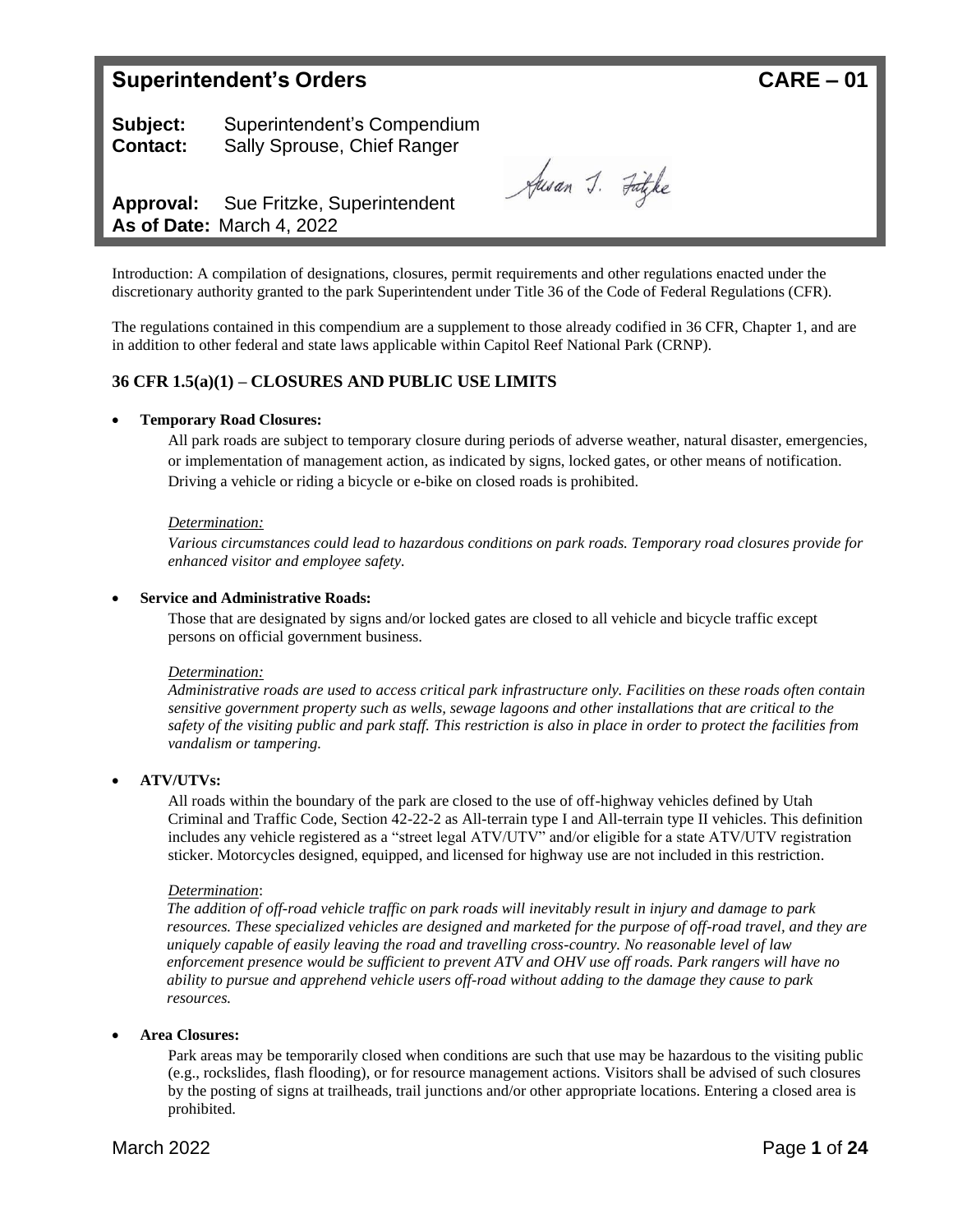Rockslides, flash flooding or other hazards can pose a safety risk to visitors. In order to protect park visitors, *employees, and resources, these closures may be made by the superintendent. Human caused or natural circumstances may arise that create hazards to the public or to park resources. Usually such closures are temporary and short in duration and are intended to help protect park resources, visitors, and employees.*

## • **Campground:**

Between 10 p.m. and 6 a.m., on nights the campground is posted as full, entry into the campground is limited to registered campers and their vehicles, or to report bona fide emergencies.

#### *Determination:*

*The Fruita campground can fill by late afternoon on any given day. When the campground is full there is no* need or benefit in letting visitors continue to drive through the campground looking for open sites. Closure of *the campground to unnecessary traffic will improve the visitor experience*

## • **Administrative Buildings/Area:**

These buildings and areas are closed to the public except when escorted by park staff.

#### *Determination:*

*Access to administrative facilities may compromise the safety and security of park property and employees.*

#### • **Housing Area:**

The housing area is not open to the public unless when invited by park staff or residents.

#### *Determination:*

*This closure will provide for the safety of park employees and their property.*

#### • **Capitol Reef Field Station (CRFS):**

The facilities and grounds are closed to the public except during scheduled public events or for participants involved with scheduled activities. For purposes of this closure, the CRFS and grounds include the access road and mesa-top where the buildings are located, and the CRFS well site.

#### *Determination:*

*The CRFS is periodically open to the public but usually is used for classes specific to Utah Valley University. Public access would interfere with the programs underway.*

#### • **Orchards:**

Woven wire fenced orchards with locked gates are closed to public entry when locked.

#### *Determination:*

*Some orchards are locked in order to prohibit damage to sensitive natural & cultural resources. Other orchards are locked to prevent premature harvest of fruit that is ripening. These closures will protect resources and provide for an orderly system of fruit harvest.*

#### • **Horse Pastures**:

Pastures containing park horses are closed to public entry.

## *Determination:*

*Horses can be unpredictable and may harm visitors. This closure will help prevent unnecessary injury to park visitors or the park horses.*

#### • **Fremont River Waterfall Area:**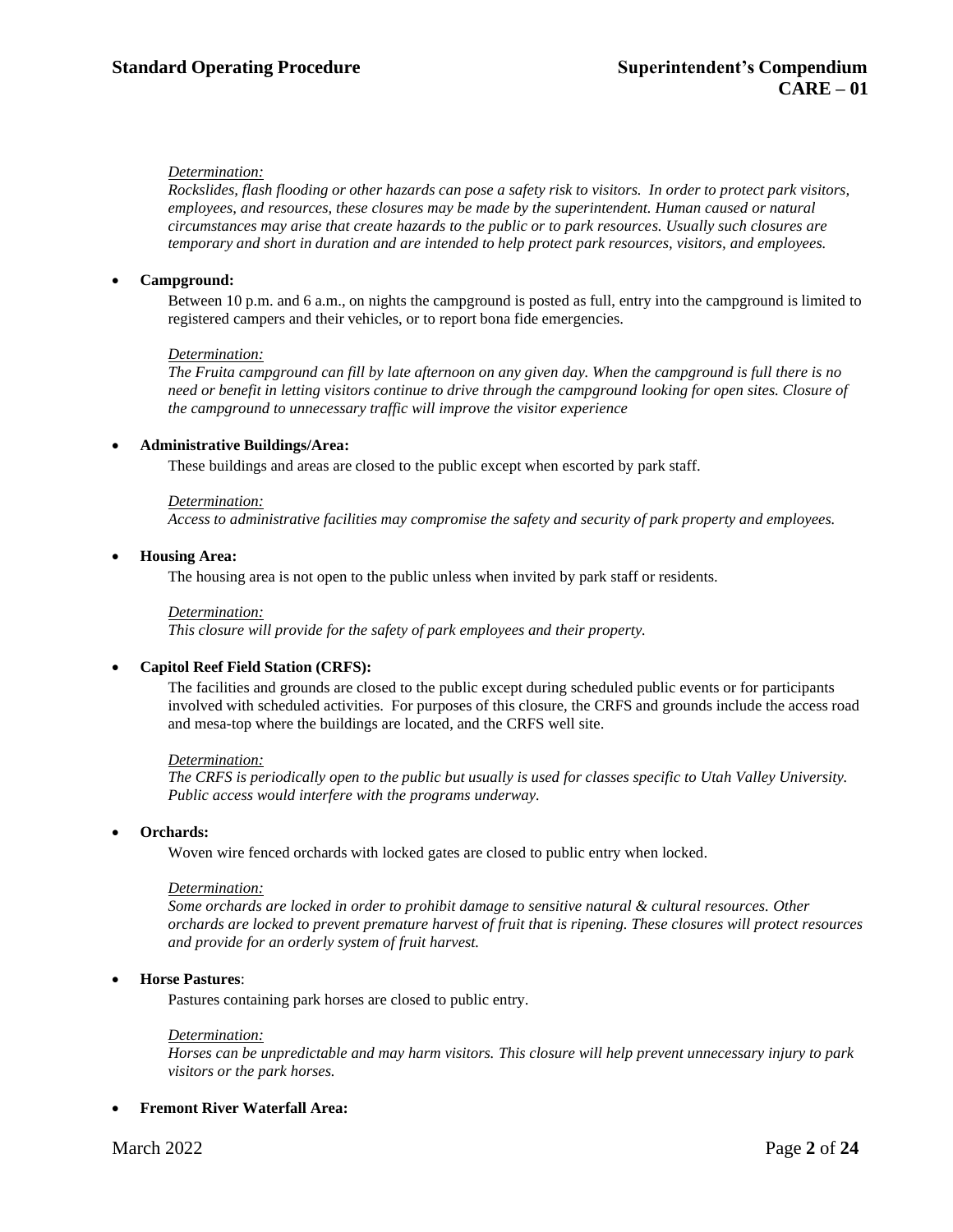Beginning at the mid-point of the westbound travel lane alongside the parking lot at the Fremont River waterfall on Utah State Route 24 at mile marker 85.9, progressing northeast (downstream) 125 yards and southwest 100 yards (upstream), including all land between the highway, the Fremont river itself, and 30 yards on the north (far) bank of the river, is closed to entry.

#### *Determination:*

*The NPS is aware of 5 near drownings occurring at the waterfall. In addition, there have been several additional incidents relayed to rangers, after-the-fact, involving children being pulled into deeper water or under the water. The plunge pool appears to have the type of recirculating currents that can pull a swimmer* back toward the fall, potentially causing the swimmer to be pushed under by the force of the fall, surface, and *then be drawn back into the recirculating current, repeating the cycle.*

## • **Petroglyph Panels:**

The section of cliffs and talus slopes north of Utah State Route 24 between the Fruita Schoolhouse (mile 80.1) and the east end of the Petroglyph boardwalk is closed to entry.

#### *Determination:*

*This area contains sensitive cultural resources. In addition, allowing visitors access to these resources would result in visitors traveling over dangerous terrain, and may lead to multiple trailing and erosion. This closure help protect these natural and cultural resources.*

## • **Hickman Bridge Trail:**

The top of Hickman Natural Bridge is closed to the public.

#### *Determination:*

*The Hickman Bridge Trail passes directly underneath the bridge creating a hazard of falling debris if people were on top of the bridge. In addition, accessing the top and descending off the bridge is technical and increases the risk of visitors needing rescue. Hickman Bridge is one of the most photographed features of the park; human traffic would detract from the visual resources of the bridge and may potentially lead to premature erosion of the feature. This closure is in place to help protect visitors and natural resources.*

## • **Temple of the Sun and Moon:**

The vertical surfaces of the Temple of the Sun and Moon are closed to the public.

#### *Determination:*

*These features are very popular, unique, and fragile. They are comprised of soft material that is easily erodible. Any climbing traffic on them would lead to premature decomposition. This closure protects these important features from damage.*

#### • **Chimney Rock:**

The vertical surfaces of Chimney Rock are closed to the public.

#### *Determination:*

*This feature is very popular, unique, and fragile. Any climbing traffic on it would lead to premature decomposition. This closure protects this important feature from damage.*

#### • **Research Areas:**

All fenced research exclosures are closed to entry.

#### *Determination:*

*Some areas of research are sensitive to human traffic. Damage to resources inside exclosures can cause irreversible damage, compromise scientific research, and/or create expense to the NPS or researching institutes. This closure will protect the integrity of research and the resources.*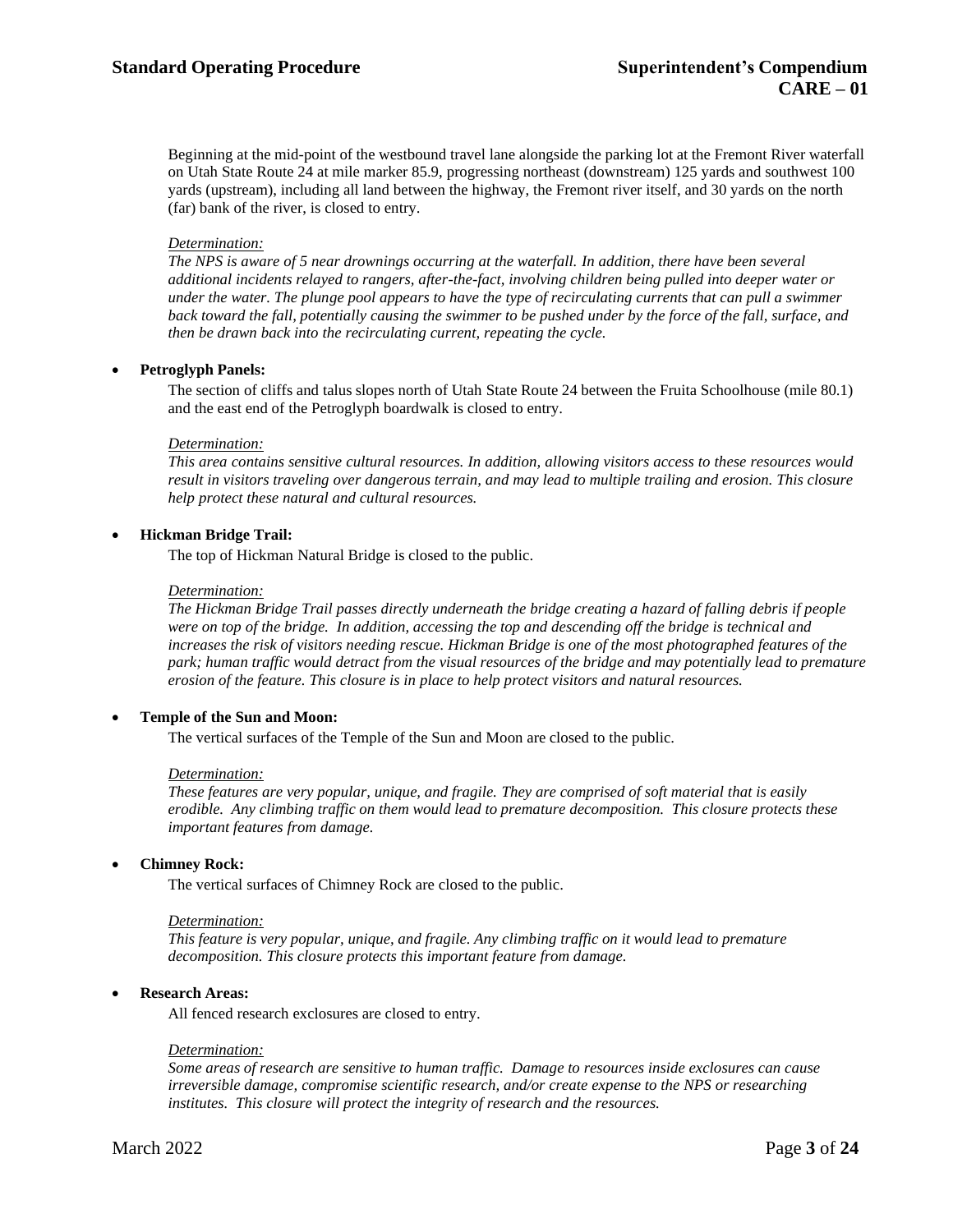## • **Archeological Sites:**

All archaeological and petroglyph sites that have barriers/fencing are closed to public access.

#### *Determination:*

These areas have been impacted by graffiti and other vandalism in the past and are closed to entry to preserve *cultural resources.*

## • **Access Roads and Sewage Lagoons:**

The access roads leading to the potable water storage tank and 200 feet from the tank in all directions; the sewage lagoons and the access road leading to them from the equipment storage area; the road leading to the burn pile; and the irrigation water/potable water well diversion road beginning 100 yards east of the solar panel site and 200 feet in all directions of the solar panels are closed to the public.

## *Determination:*

*Unrestricted access to public utilities poses inherent risk to both the visitors and the people being served by the utilities. This closure protects valuable facilities, park visitors and employees.*

## • **Gifford House Parking Area:**

This parking area is limited to thirty (30) minute parking March 1 through November 30 each year. From December 01 through February 28 the Gifford House parking area is available for time unlimited parking in accordance with other park specific and NPS regulations.

## *Determination:*

Increased visitation combined with limited parking (18 vehicles) near the Gifford House has made it difficult for *visitors wishing to access the Gifford House to find parking. The 30-minute parking limitation will create a reoccurring availability of nearby parking that will better serve more visitors who want to enjoy and experience the historic setting of the Gifford House and the goods sold there.*

## • **The interior of the Gypsum Sink Hole is closed to the public.**

#### *Determination:*

*The sinkhole contains crumbling, unstable rock which is a fall hazard. Entering it would require rappelling and using local anchors which would cause resource damage.*

## • **Refuse Containers:**

Scavenging in government refuse containers is prohibited.

#### *Determination:*

Materials in refuse containers may be hazardous and are the official property of the park until abandoned at a *landfill or other off park collection station. This closure protects park visitors and may protect park property.*

## • **Unmanned Aircraft Systems (UAS):**

Launching, landing, or operating an unmanned aircraft from or on the lands and waters administered by the National Park Service (NPS) within the boundaries of Capitol Reef National Park is prohibited except as approved in writing by the Superintendent.

The term "unmanned aircraft" means a device that is used or intended to be used for flight in the air without the possibility of direct human intervention from, within or on the device, and the associated operational elements and components that are required for the pilot or system operator in command to operate or control the device (such as cameras, sensors, communication links). This term includes all types of devices that meet this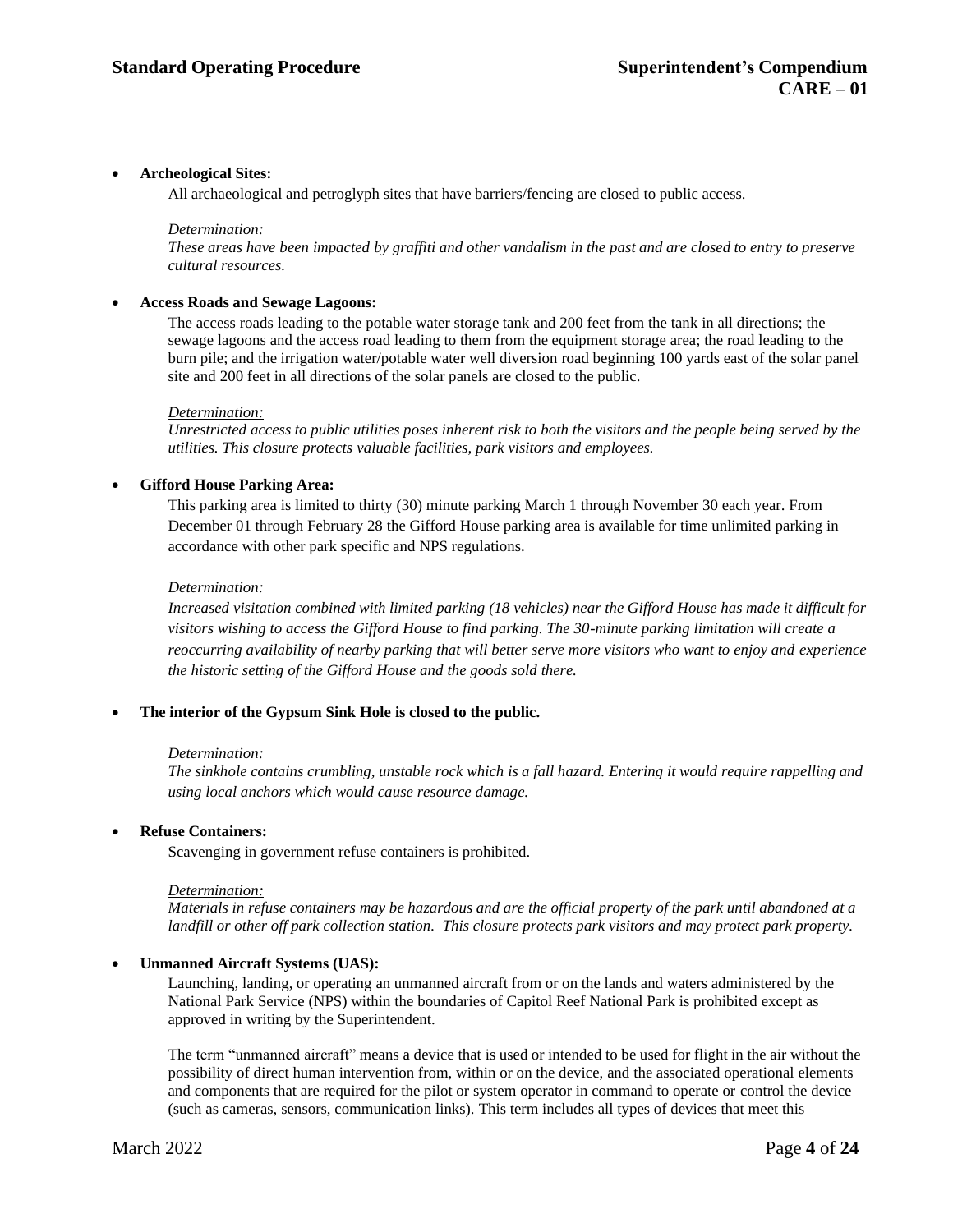definition (e.g., model airplanes, quadcopters, drones) that are used for any purpose, including for recreation or commerce.

## *Determination:*

*Use of "unmanned aircraft" within Capitol Reef National Park is not a compatible use with the purpose of Capitol Reef National Park as detailed in the Park's General Management Plan (2001) for wilderness management, preservation of natural soundscapes, natural resources and visitor experience based on noise, lack of appropriate landing sites, visitor safety, conflicts with wildlife including endangered species, conflicts with motor vehicle traffic, and intrusion on other visitors' enjoyment of the park. Less restrictive use of "unmanned aircraft" will not provide the protection to wildlife such as Mexican Spotted Owls and Desert Bighorn or the visitor experience of solitude and natural quiet in Capitol Reef National Park wilderness (96% of the park is managed as Wilderness).*

#### • **Technical Canyoneering:**

Canyoneering is defined as cross-country travel involving descending into canyons or major rock formations using a variety of techniques that are associated with technical descents – those that require rappels and rope work, technical climbing or down-climbing, technical jumps and/or technical swims.

Canyoneering groups are limited to 12 persons per group (to include commercially permitted guides) in the following technical canyons:

- 1) Cassidy Arch Canyon
- 2) The Wives: 1,2,3,4,5 & 6
- 3) Old School
- 4) Beaver Bay
- 5) Na-Gah
- 6) Arch Nemesis

Canyoneering groups are limited to 8 persons per group (to include commercially permitted guides) in all technical canyons not listed in the 12 person areas.

A canyoneering group shall not exceed the determined number of people (as outlined in the above identified areas/canyons) sharing the same affiliation (school, church, club, scout group, family, friends, etc., or combination thereof) in the same canyon, drainage, general area or the same route on the same day.

Groups larger than 8 or 12 sharing the same affiliation may divide into groups smaller than 8 or 12, provided they do not occupy the same canyon, drainage, general area or the same route on the same day.

#### *Determination:*

*Canyon resources are sensitive and susceptible to negative impacts when canyoneering activities occur. Technical canyoneering can speed up the erosion process through rope and equipment scaring created by these activities, archeological resources are extremely susceptible to damage by human contact, and nesting raptors are easily disturbed from their nests which can jeopardize clutches. In order to best protect these park resources the superintendent has determined that canyoneering group size and affiliation should be limited as described above.*

#### **36 CFR 1.5(a)(2) - Use Limits, Conditions, Restrictions**

The following public use limits, conditions, and restrictions are established within Capitol Reef National Park:

## • **Filming:**

The following types of filming activities may occur in areas open to the public without a permit and without advance notice to the NPS: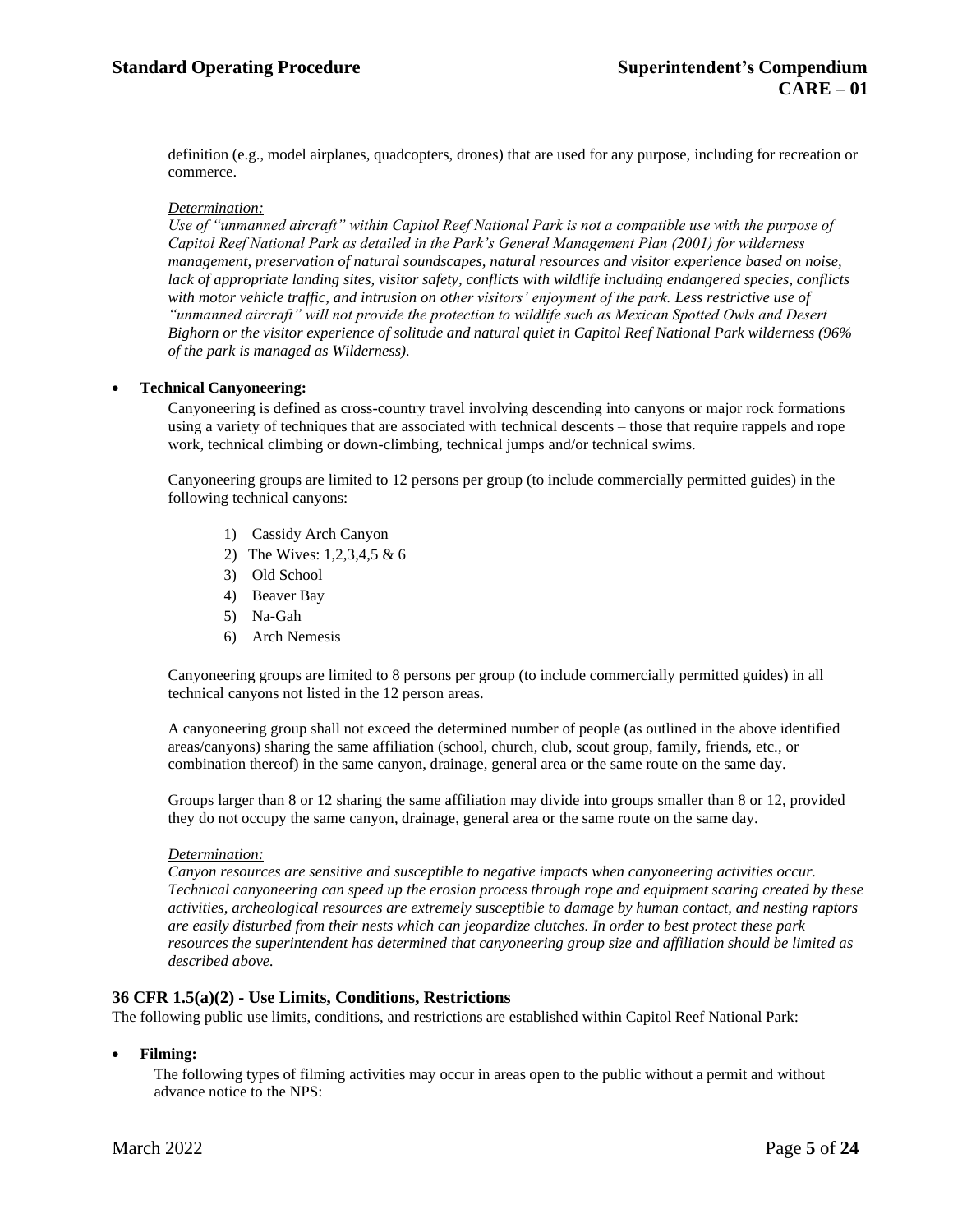Outdoor filming activities [outside of areas managed as wilderness involving five persons or less and equipment that will be carried at all times, except for small tripods used to hold cameras.

The organizer of any other type of filming activity must provide written notice to the Superintendent at least 10 days prior to the start of the proposed activity. Based upon the information provided, the Superintendent may require the organizer to apply for and obtain a permit if necessary to:

- maintain public health and safety;
- protect environmental or scenic values;
- protect natural or cultural resources;
- allow for equitable allocation and use of facilities; or
- avoid conflict among visitor use activities.

If the Superintendent determines that the terms and conditions of a permit could not mitigate the concerns identified above in an acceptable manner, the Superintendent may deny a filming request without issuing a permit. The Superintendent will provide the basis for denial in writing upon request.

The NPS will consider requests and process permit applications in a timely manner. Processing times will vary depending on the complexity of the proposed activity. If the organizer provides the required 10-day advance notice to the NPS and has not received a written response from the NPS that a permit is required prior to the first day of production, the proposed filming activities may occur without a permit.

The following filming activities are prohibited:

- Engaging in a filming activity without providing advance notice to the Superintendent when required.

- Engaging in a filming activity without a permit if the activity takes place in areas managed as wilderness or if the Superintendent has notified the organizer in writing that a permit is required.

Violating a term or condition of a permit issued under to this action may also result in the suspension and revocation of the permit by the Superintendent.

## *Determination for filming in areas managed as wilderness:*

*In order to help preserve wilderness character, the Superintendent must require a permit for all filming activities in wilderness areas other than casual filming by visitors, no matter the group size or equipment used.*

• **Orchards:**

Orchard fruits may be gathered subject to the following restrictions:

- a) Fruit may only be gathered (in bulk) when orchards are designated as open by the park Orchard Manager/Horticulturist and signs are posted (U PICK) that the orchard is open for harvest.
- b) A fee, determined yearly, will be charged for fruit removed from the orchards (excluding mulberries and grapes).
- c) No fee will be charged for fruit consumed within the orchards.

#### *Determination:*

*The fee for fruit removed from the orchards helps defray the cost of maintaining the orchards for public use. This condition helps protect the cultural value of the orchards.*

d) Tree climbing is prohibited in orchards, campgrounds and picnic areas.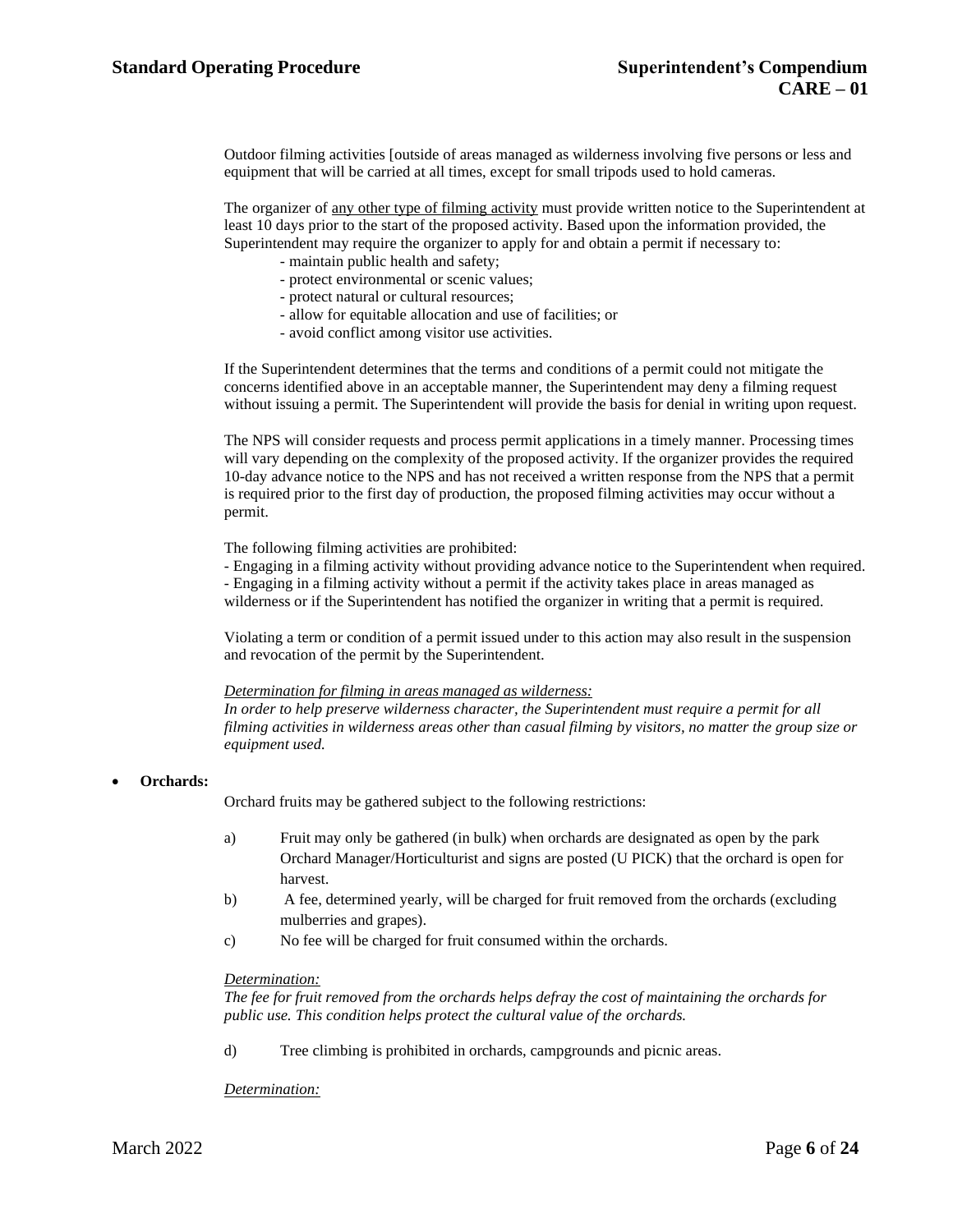*Many of the fruit trees around the park are fragile and historically sensitive. Climbing on the trees may create irreversible damage. This restriction will protect the integrity of the natural and cultural resources of the park.*

e) Fruit gathering is considered a recreational activity. Fruit harvested for resale or other commercial purposes is prohibited without a Commercial Use Authorization permit issued by the superintendent.

## *Determination:*

*The orchards do not produce enough fruit to sustain commercial harvests. More people can enjoy the orchards when harvest is managed as a recreational activity. In addition, government regulations prohibit the commercial sale of park resources. This restriction helps protect park resources.*

f) Only NPS provided ladders will be used to pick fruit. Visitors may not bring/use privately owned ladders**.**

## *Determination:*

*NPS ladders are inspected as part of the park's safety plan. Using these ladders properly should help limit fall hazards associated with faulty ladders.*

## • **Weddings:**

Weddings may be held in the park pursuant to a Special Use Permit issued by the superintendent including the following conditions:

a) Unless held in the reserved group camping area, the total number of guests/participants is limited to 100. No other areas of the park may be reserved for exclusive use.

## *Determination:*

*Areas commonly requested for weddings are also popular areas for other visitors. Excluding some visitors from these areas during weddings would not be providing equal access. In addition, facilities in the park are limited and not able to accommodate groups over 100. This restriction helps provide for the enjoyment of the park by all visitors.*

b) Throwing or releasing of inanimate and/or live celebratory items (confetti, rice, birdseed, birds, butterflies, balloons, etc.) is prohibited.

## *Determination:*

*Materials such as these are difficult to clean up or to remove from the park. They all can lead to resource damage or negative effects to resources. This restriction protects park natural resources.*

c) All participant vehicles must be parked in designated parking areas.

#### *Determination:*

*Off road parking can cause resource damage. Roadside parking in areas popular for weddings leads to safety risks due to narrow roadway corridors. This restriction helps protect park resources.*

d) No public address systems or amplified music are permitted.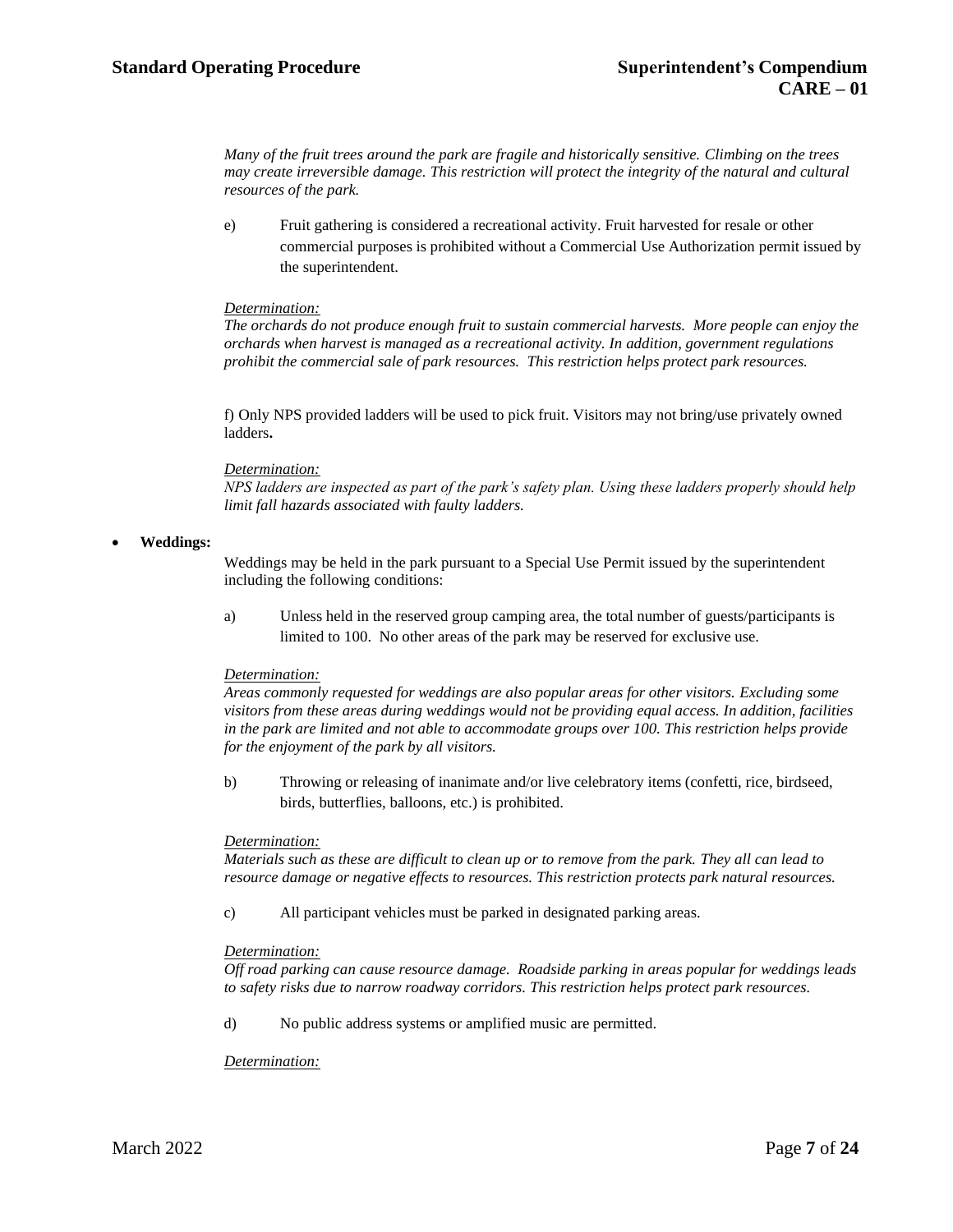*Amplified music and/or public address systems negatively affect the natural sound resources that visitors come to the park to enjoy. This restriction helps provide for the enjoyment of the park by all park visitors*

## • **Swimming/Water Activities:**

Bathing, wading, swimming, and/or immersing human bodies are prohibited in tinajas, tanks, water pockets, or other water sources that do not have water flowing both in and out at the time of the activity, except when necessary to enter the water source in order to traverse a route or trail.

## *Determination:*

*Wildlife living in these areas are dependent on these water sources and are adversely affected by people in close proximity.*

## • **Technical Rock Climbing and Canyoneering:**

## Definitions:

a) Technical Rock Climbing is defined as ascending or descending a rock formation utilizing rock climbing equipment.

b) Canyoneering is defined as cross-country travel involving descending into canyons or major rock formations using a variety of techniques that are associated with technical descents- those that require rappels and rope work, technical climbing, technical jumps and/ or swims.

c) Free Climbing and Clean Aid Climbing are minimum impact approaches that employ stoppers, nuts and camming devices, rather than fixed pitons or bolts, for protection or direct support. These are climbing aids, which are removable and do not become affixed after ascent.

## • **Permits:**

Day-Use Permits are required for technical canyoneering, rock climbing, and bouldering routes.

Free Day-Use permits are available outside the Capitol Reef visitor center, or online at [www.nps.gov/care/planyourvisit/. I](http://www.nps.gov/care/planyourvisit/)f climbing or canyoneering includes an overnight stay, a backcountry use permit is also required. Canyoneers and climbers must use minimum impact camping and climbing practices which are listed on the permit.

## *Determination:*

*The permit system collects valuable data on visitor use and numbers of visitors in certain areas. It also is a means of conveying the regulations to the public.*

## • **Climbing and Canyoneering Restrictions:**

Climbing and canyoneering within Capitol Reef National Park shall be either free climbing or clean aid climbing, except as described below:

a) No new climbing hardware may be installed and/or left in a fixed location; however, if an existing bolt or other hardware item is unsafe, it may be replaced. This will limit all climbing to existing routes or new routes not requiring placement of fixed anchors.'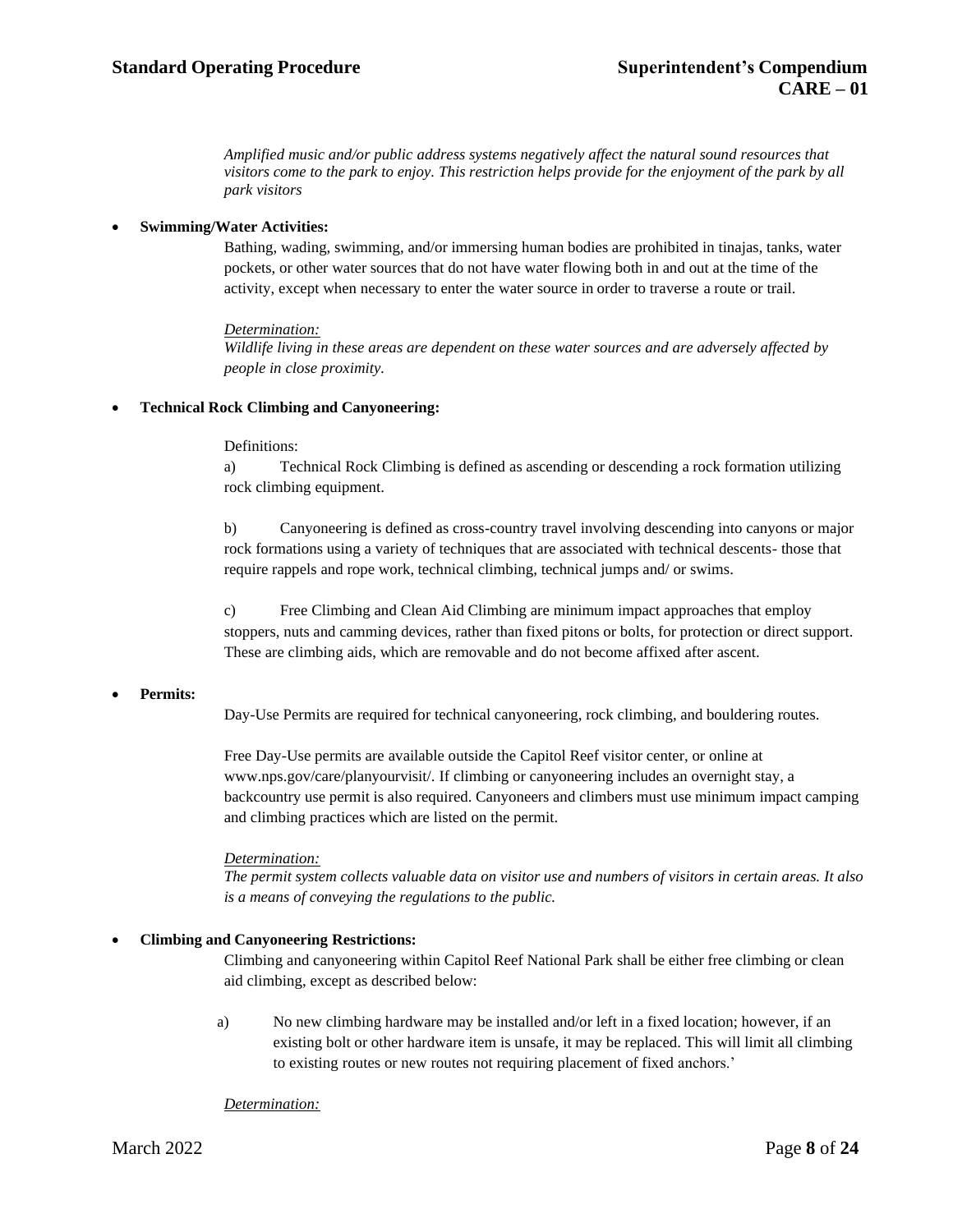*Installing fixed hardware damages the rock and quickly becomes visually obtrusive. Replacement of fixed anchors however, normally can be done without any net increase in resource damage. In addition, the replacement of anchors allows for continued safe use of existing routes that for the most part have not led to significant resource damage. Many of the climbing and canyoneering routes were already bolted at the time this limitation was put in place. In order to prevent future resource damage but not eliminate existing routes, the superintendent has determined that new fixed anchors shall be prohibited.*

- b) Protection may not be placed with the use of a hammer except to replace existing belay and rappel anchors and bolts on existing routes, or for emergency self-rescue.
- c) If an existing software item (webbing, sling, runner, etc.) is unsafe, it may be replaced.

## *Determination:*

*Replacement of software can normally be done without any net increase in resource damage. In addition, the replacement of software anchor components allows for continued safe use of existing routes that for the most part have not led to significant resource damage. In order to provide for visitor safety, the superintendent has determined that leaving and or replacing software anchor materials is appropriate.*

d) Software that is left in place must be black or match the color of the rock surface.

## *Determination:*

*Software is made in every color imaginable. To prevent visual resource impacts the superintendent has determined that only the following software colors may be used: brown, tan, black, green, camo, or other earth tones.*

e) Chalk must closely match the color of the surrounding rock.

*Determination: Chalk which matches the rock is less visually obtrusive than other colors and the superintendent has determined only colors matching the rock will be used*.

f) The use of motorized power drills is prohibited.

#### *Determination:*

*36 CFR 2.12 states that the operation of any motorized equipment may be prohibited that makes noise which is unreasonable considering the nature and purpose of the actor's conduct, location, time of day or night, purpose for which the area was established, impact on park users, and other factors that would govern the conduct of a reasonably prudent person under the circumstances. The superintendent has determined that all potential climbing areas of the park are managed as wilderness or for wilderness qualities and that nowhere would the operation of a power drill be appropriate for the replacement of climbing hardware.*

g) Ropes may not be left in place unattended for more than 24 hours, and these ropes must be out of reach from the ground or other points accessible without technical climbing.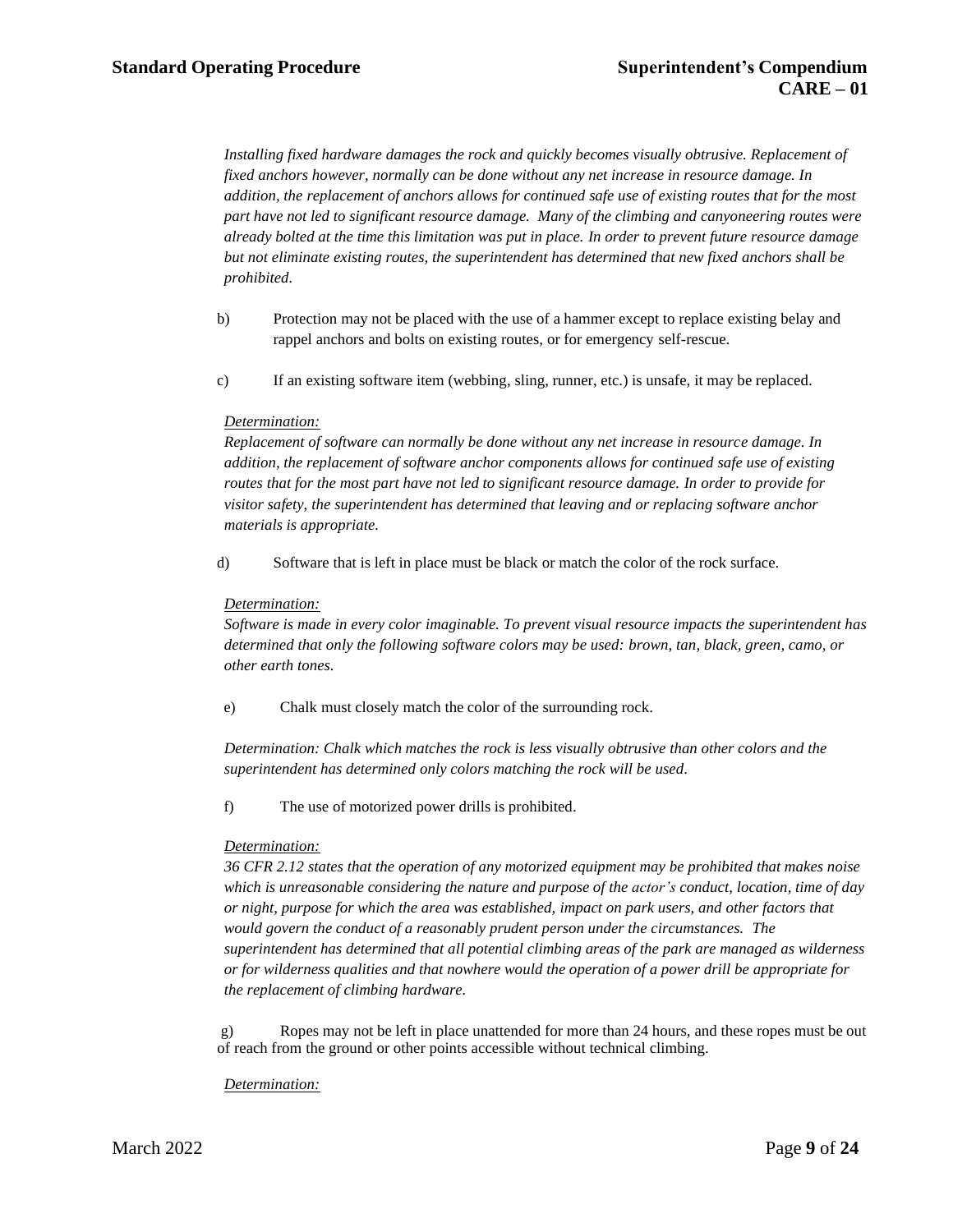*Ropes left accessible on climbing routes pose a safety risk for visitors. People may be tempted to climb ropes or routes when they have no other skills, equipment, or knowledge to do it safely. In addition, unattended ropes may be visually obtrusive. Without prohibiting unattended ropes completely, is has been determined that a 24 hour limit is appropriate.*

## • **Climbing/Canyoneering Prohibited:**

In addition to the areas identified as closed to the public in Section 1.5(a)(1), technical rock climbing and canyoneering are prohibited in the following areas:

- a) On any named or unnamed arch or natural bridge with an opening greater than three feet within the boundaries of Capitol Reef National Park.
- b) Within 300 feet of a known archeological site.
- c) Within ¼ mile of known nesting eagles, hawks or falcons.
- d) Within ¼ mile of known Mexican Spotted owl activity during the mating and nesting season.

## *Determination:*

*Resources listed above are sensitive and susceptible to negative impacts when climbing/canyoneering activities occur near them. Technical climbing and canyoneering on natural bridges and arches can speed up the erosion process through rope and equipment scaring created by these activities. Archeological resources are extremely susceptible to damage by human contact. Nesting raptors are easily disturbed from their nests which can jeopardize clutches. In order to best protect these resources the superintendent has determined that these areas should be closed to technical climbing and canyoneering.*

## • **Artificial Light Sources Prohibited**

The use of artificial light sources for purposes other than personal route-finding or minimum impact camping – that is, to light up landscapes, rock formations, camp sites or other park features – is prohibited.

## *Determination:*

*In 2015, the International Dark Sky Association designated Capitol Reef a Dark Sky Park. Lighting up rock features ("light painting") detracts from visitor enjoyment of the night sky.*

## • **Passenger Carrying Busses and Idling – Restricted:**

Commercial vehicles (buses, vans, school buses, etc.) are only allowed to idle while actively (passengers are physically getting on or off) loading and unloading passengers. All operators must turn off vehicle engines when parked or when not actively loading or unloading. This restriction does not apply to vehicles stopped on roadways in obedience to traffic control devices or orders, or as needed in response to legitimate traffic safety concerns.

## *Determination:*

*Commercial tour bus operators have a tendency to idle their engines while parked. The primary reason is that tour operators like to keep their buses cool with air conditioning while their clients are away from the bus. Idling occurs in the visitor center parking lot and in other parking areas where large numbers of visitors congregate. Idling engines produce noise pollution and exhaust that impacts clean air. This limitation will minimize the impacts to natural resources and visitors.*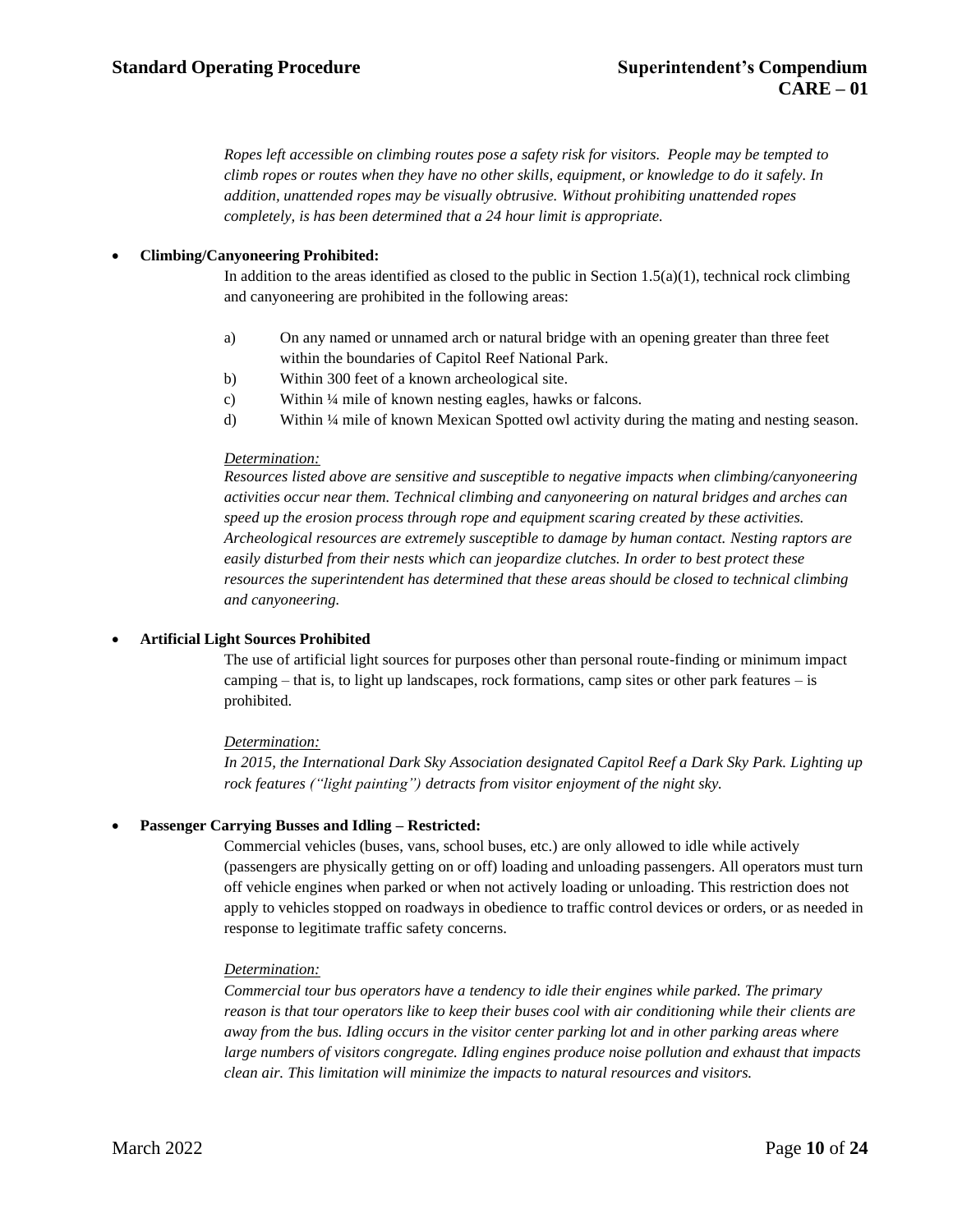## • **Face Coverings Required:**

When the COVID-19 Community Level is LOW or MEDIUM in the county or all the counties where the park is located based on data provided by the Centers for Disease Control and Prevention (CDC), individuals are not required to wear masks. When the COVID-19 Community Level is HIGH in the county or all the counties where the park is located based on data provided by the CDC, all individuals over the age of two must wear masks, regardless of vaccination status, in all common areas and shared workspaces in buildings owned, leased, or otherwise controlled by the National Park Service, including, but not limited to, park visitor centers, administrative offices, lodges, gift shops and restaurants.

When the COVID-19 Community Level is HIGH in one or more, but not all, of the counties where the park is located based on data provided by the CDC, the superintendent will determine whether individuals are required to wear masks. The requirement, if any, will apply to all facilities within the park. Masks must cover the nose and mouth and fit snugly around the nose and chin with no large gaps around the sides of the face. Masks not designed to be protective, masks with ventilation valves, and face shields do not meet the requirement. Regardless of the COVID-19 Community Level, individuals may wear masks if they choose to do so. Where a state, local, tribal, or territorial government where the park is located imposes more protective mask-wearing requirements than those indicated by the COVID-19 Community Level, individuals must follow those more protective requirements within the park. More protective state, local, tribal, or territorial mask-wearing requirements are hereby adopted as federal requirements in all units of the National Park System located within that state, locality, area subject to a federally recognized Indian tribe's regulatory jurisdiction, or territory, regardless of a particular park's jurisdictional status.

## *Determination:*

*This requirement is in response to the Department of Interior memo dated March 3, 2022 directing parks to follow CDC guidance regarding face coverings depending on the local level of transmission of COVID-19.*

## **36 CFR 1.6 – PERMITS**

The following is a list of activities for which a permit is required within Capitol Reef National Park:

| Canyoneering, Climbing and Bouldering                                                                                    | 1.5(a)(2)(6) |                 |
|--------------------------------------------------------------------------------------------------------------------------|--------------|-----------------|
| Specimen Collection (Scientific Research)                                                                                | 2.5(a)       |                 |
| Frontcountry Camping (Fruita Campground)                                                                                 | 2.10(a)      |                 |
| <b>Backcountry Use</b><br>2.10(a)<br>a) Overnight camping in areas other than Cedar Mesa or Cathedral Valley Campgrounds |              |                 |
| <b>Special Events</b>                                                                                                    | 2.50(a)      |                 |
| Public Assemblies and Meetings                                                                                           | 2.51(a)      |                 |
| Sale or Distribution of Printed Material                                                                                 | 2.52(a)      |                 |
| Livestock, Grazing, or Agriculture Use                                                                                   | 2.60(b)      |                 |
| Memorialization (scattering of human ashes)                                                                              | 2.62(b)      |                 |
| Post or Distribute Commercial Notices or Advertisements                                                                  | 5.1          |                 |
| <b>Business Operations</b>                                                                                               | 5.3          |                 |
| <b>Commercial Photography</b>                                                                                            |              | Page 11 of 24   |
|                                                                                                                          | March 2022   | $5.5(a) \& (b)$ |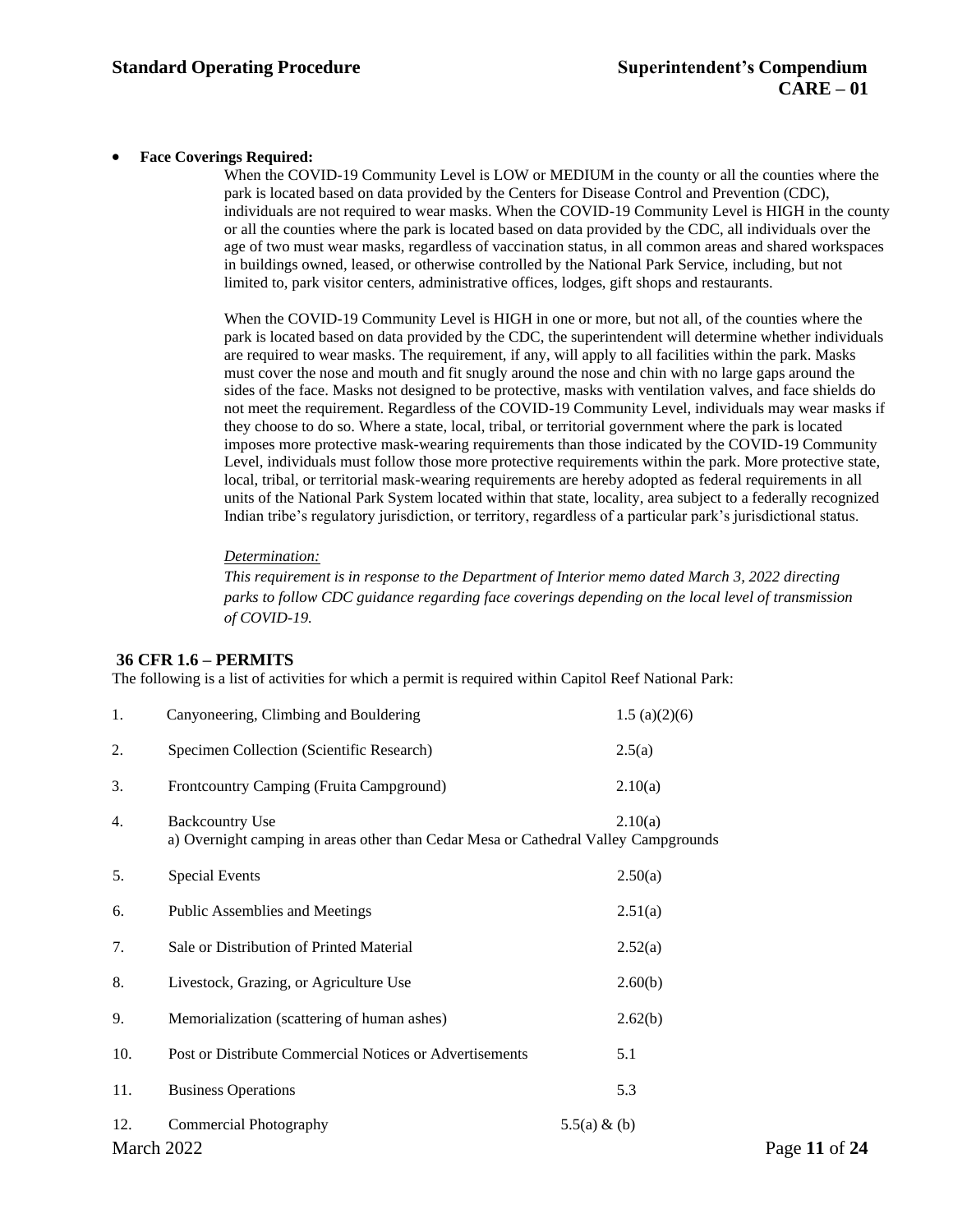Permits are issued by the superintendent and may be subject to special requirements.

Permit must be in the permittee's possession at all times and exhibited to authorized personnel upon request.

Engaging in these activities without a permit or violating the terms and conditions of a permit is prohibited.

## **36 CFR 2.1 – PRESERVATION OF NATURAL, CULTURAL AND ARCHEOLOGICAL RESOURCES**

**2.1(b) – Hiking Restrictions**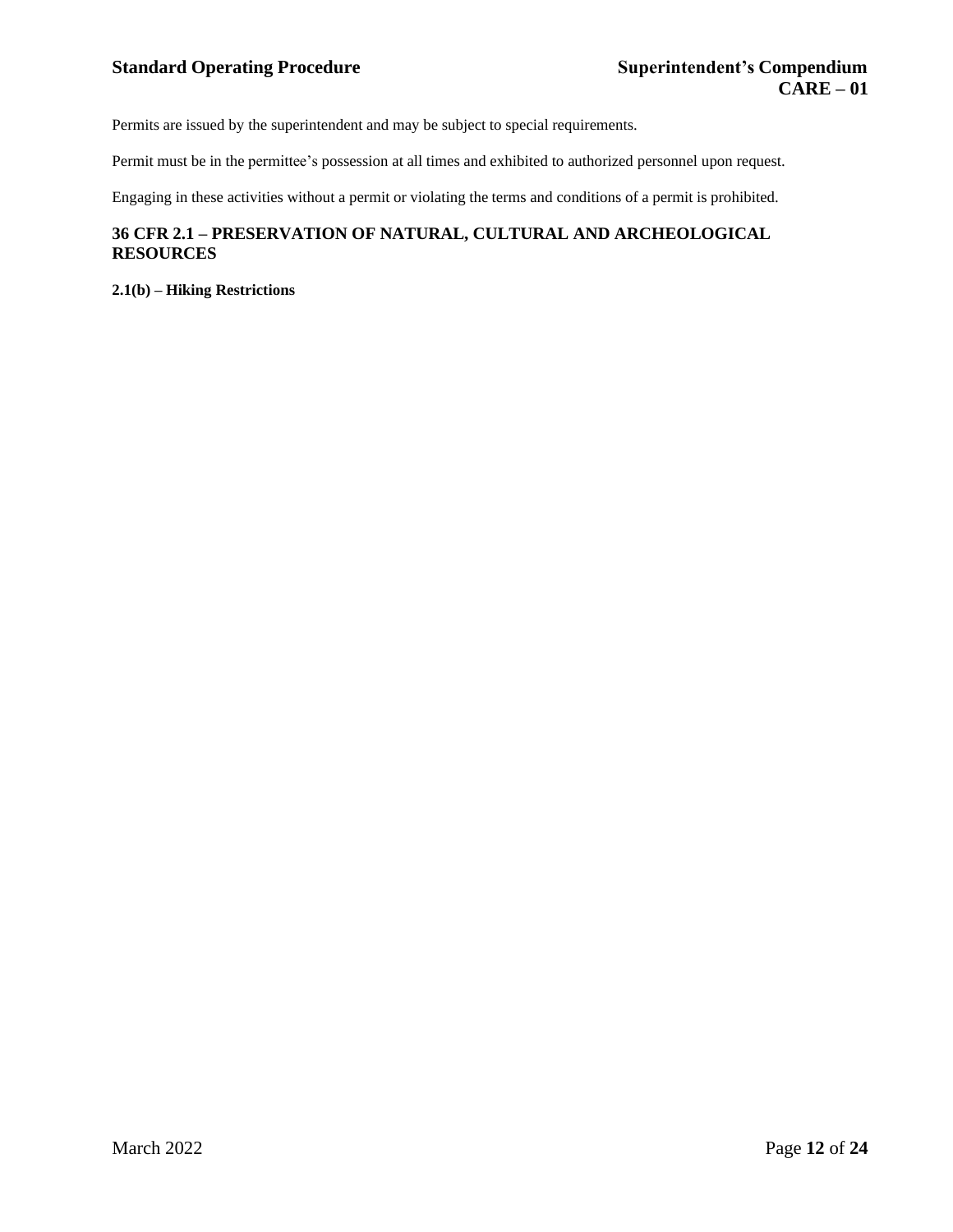When a trail, path or walkway exists, leaving that trail, path or walkway to shortcut between portions of the same trail, path or walkway, or to cut to an adjacent trail, path or walkway is prohibited to reduce resource damage and erosion.

## *Determination:*

*Areas between trails can contain sensitive plants, cryptobiotic crust, and/or archeological resources. All of these are susceptible to damage in areas where foot traffic is high. In order to prohibit degradation, this activity is prohibited.*

## **2.1(c)(1) – Gathering of Nuts, Berries, Fruit and Plants**

Wild growing asparagus, grapes, and mulberries may be gathered for personal consumption at no charge. Quantities are limited to 1 pound per person per week. See also Section 1.5 regarding Orchard Fruit.

## *Determination:*

*These products can be collected without damaging park resources because they are not native to the park. The quantity limit is to allow multiple visitors to enjoy these items.*

## **36 CFR 2.2 – WILDLIFE PROTECTION**

Hunting is prohibited within Capitol Reef National Park.

## *Determination:*

*Hunting is only allowed in park areas specifically mandated by Federal statutory law. The superintendent has determined that hunting is not consistent with visitor enjoyment of the park or sound wildlife management.*

## **2.2(d) -Transportation of Lawfully Taken Wildlife**

• All wildlife lawfully taken outside the park and transported through the park must be tagged in accordance with state law, with the license and the hunter present.

## *Determination:*

*Transporting of lawfully taken wildlife is allowed in limited locations of the park. In order to differentiate between lawfully and unlawfully taken wildlife, it is essential for the hunter to properly tag the animal(s) and be in possession of a valid license. This is consistent with Utah State law. This action is deemed appropriate for the protection of park wildlife resources.*

• Transportation through the park of wildlife lawfully taken outside the park is permitted only in an authorized motor vehicle on designated open, through roads in the park.

#### *Determination:*

*While the park superintendent may not restrict the possession of firearms he/she is given the authority under 36 CFR 2.2(d) to establish restrictions regarding the transportation across park lands of wildlife taken lawfully from lands outside the park. Therefore, with the goal of minimizing or eliminating the occurrence of illegal hunting activities on park lands, the superintendent is restricting the transportation of legally taken wildlife across park lands to maintained, through roads only.*

- Legally taken bison may be transported by horse, pack animals or on foot across NPS land in the following 3 locations:
	- 1) On a previously established game or cattle trail or existing wash bottom from the NPS boundary in Swap Canyon, Bitter Creek Canyon, Divide Canyon west to the designated access parking area on the Notom/Bullfrog road.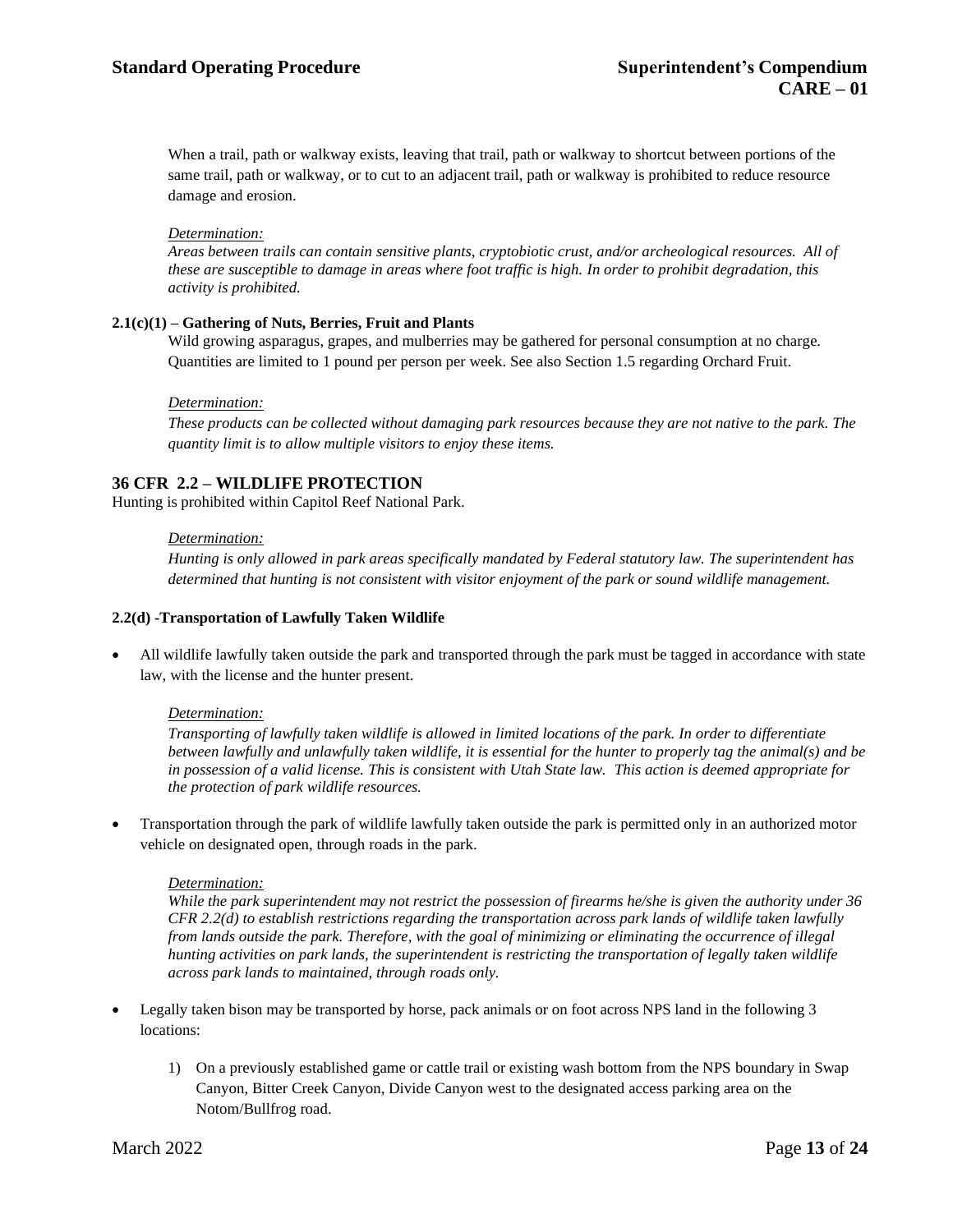- 2) All other areas (not including roads) are closed to the transportation of wildlife across park lands.
- 3) Swap Canyon, Bitter Creek Canyon, and Divide Canyon will be opened to transportation of legally taken BISON on a one year (season) basis. Any potential re-opening for transportation of legally taken bison in these areas will be evaluated prior to each bison season in coordination with the Utah Division of Wildlife Resources.

The bison hunting area on BLM land is open in winter months and may not be accessible by road. It is a short *distance from the Notom Road to the BLM boundary and the superintendent has determined that transport of legally taken bison through these canyons does not negatively impact park resources.*

• Transportation (by authorized vehicle) through the park of wildlife lawfully taken outside the park must be nonstop, except for emergencies.

## *Determination:*

*Due to the abundance of hunting opportunities near the park and the high level of hunting activity there is an increased likelihood of hunters transporting legally taken game on park roads. Since hunting activities are not consistent with the enabling legislation of the national park, the superintendent has determined that stopping in the park while transporting game may cause visitors to believe that the NPS allows hunting in the park.*

• Any animal entering the park after being shot or wounded while outside the park may not be retrieved without first contacting an NPS Law Enforcement Ranger.

#### *Determination:*

*It is not uncommon for wounded animals to enter the park. In some instances wounded animals may be very mobile and travel a great distance into the park where it may or may not ever be located. There exists a great potential for abuse related to this issue since there are so many hunting opportunities near the park boundary. The superintendent has determined that since so many variables play into these cases, that hunters must contact a protection ranger before entering the park to retrieve any wounded animal.*

• No actions may be taken in the park to aid or assist in the legal hunting of game outside the park.

#### Dete*rmination:*

Where scouting or glassing may not be direct harassment of wildlife it clearly still alters their normal habits or *travel. Scouting, glassing, hazing, or pursuing game in the park may cause visitors to believe that the NPS allows hunting in the park.*

#### **2.2(e) – Spotlighting Wildlife**

All lands within the boundaries of Capitol Reef National Park are closed to viewing wildlife with an artificial light, including flash photography of wildlife at night.

#### *Determination:*

*The superintendent has determined that using artificial light to view or photograph wildlife disturbs wildlife which is prohibited by 36 CFR 2.1.*

## **36 2.10(a) – CAMPING AND FOOD STORAGE**

## • **Backcountry Use (camping) Permit:**

Required for all overnight use (commercial and non-commercial) outside these designated campgrounds:

a) Fruita Campground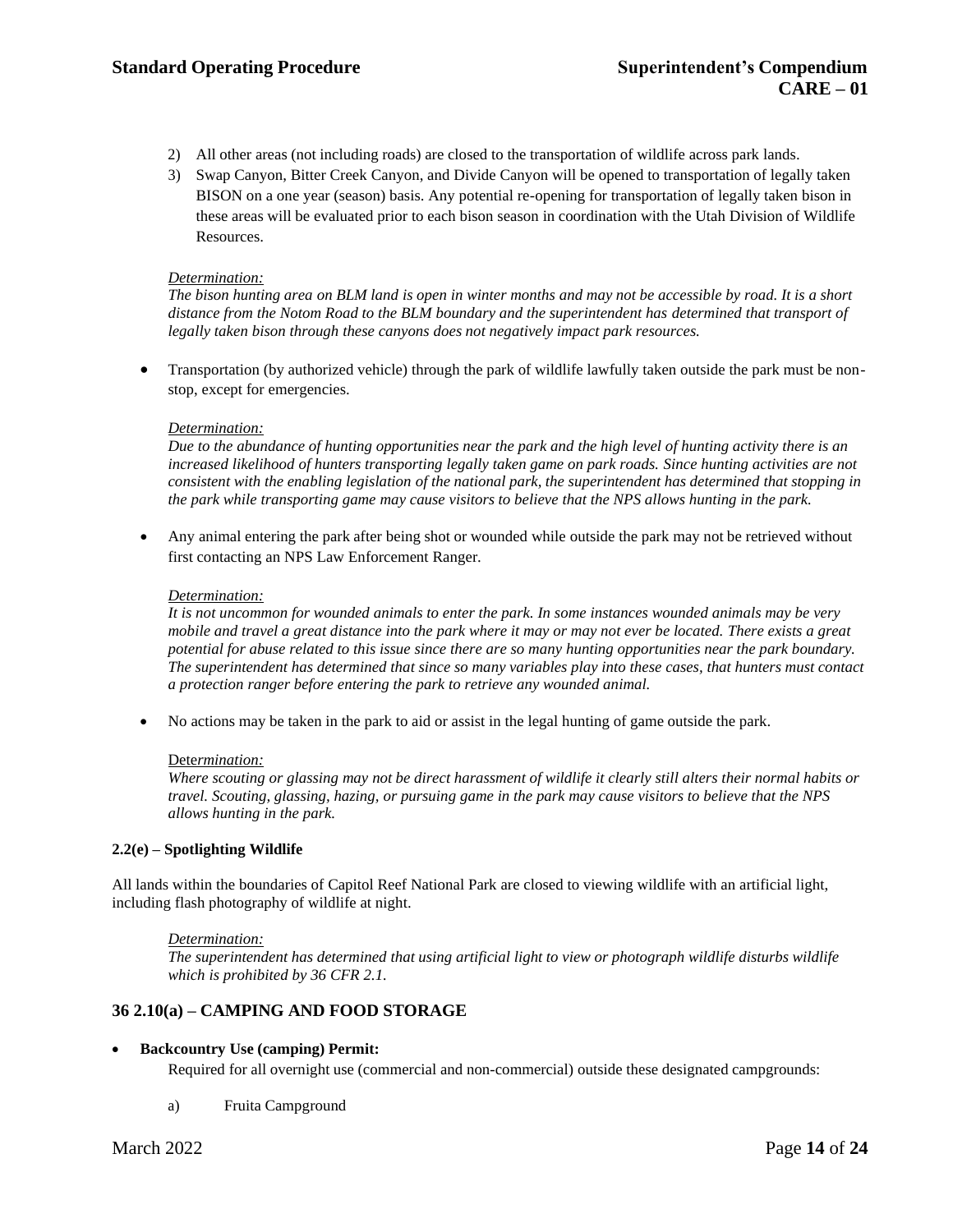## **Standard Operating Procedure Superintendent's Compendium**

b) Cedar Mesa Campground

c) Cathedral Campground

## *Determination:*

*Permits are a means of collecting visitor use numbers and making sure visitors are aware of backcountry regulations.*

## • **Backcountry Camping Restrictions – Backpackers:**

(Locations and number of campers)

a) Except for the developed campgrounds listed above, camping is not allowed within  $\frac{1}{2}$  mile or within sight and sound of developed roads and trails.

## *Determination:*

*Seeing camps set up within sight of roads and/or trails detracts from the visual resources that the park is preserving and providing to other visitors. By requiring backcountry campers to travel away from roads and trails there becomes less concentrated impact.*

b) Parties using the park's backcountry areas for overnight camping are limited in size to no more than 12 persons, to include commercially permitted guides.

## *Determination:*

*Large group sizes in the backcountry can significantly affect the quality of visitor experience. Large groups are also more likely to impact resources since people are concentrated into a smaller area. Soil compaction, multiple trailing, litter, and human waste accumulation are some of the noted impacts*

c) Overnight Group size shall not exceed 12 people sharing the same affiliation (school, church, club, scout group, family, friends, etc., or combination thereof) in the same drainage, general area or on the same trail on the same day. This applies to people traveling or camping together.

## *Determination:*

*Large group sizes in the backcountry can significantly affect the quality of visitor experience. Large groups are also more likely to impact resources since people are concentrated into a smaller area. Soil compaction, multiple trailing, litter, and human waste accumulation are some of the noted impacts*

d) Backcountry camping is prohibited within 100 feet from flowing water courses and 300 feet from tanks, ponds, recognizable archeological or historical sites.

## *Determination:*

*This allows wildlife to access water sources and limits contamination of water courses. It also helps protect cultural resources by limiting impact from overnight use.*

e) Backcountry camping is limited to 3 nights in a particular location, 14 days per trip, and a maximum of 30 days annually, in either one visit or the accumulation of separate visits. Homesteading, or living temporarily, within the national park is not permitted.

## *Determination:*

*The purpose of backcountry camping is for recreational activity, not to provide living quarters.*

## • **Backcountry Vehicle Campsites:**

Camping with vehicles is restricted to designated sites. There are two (2) Backcountry Vehicle Campgrounds:

a) Cedar Mesa Campground (south), 5 sites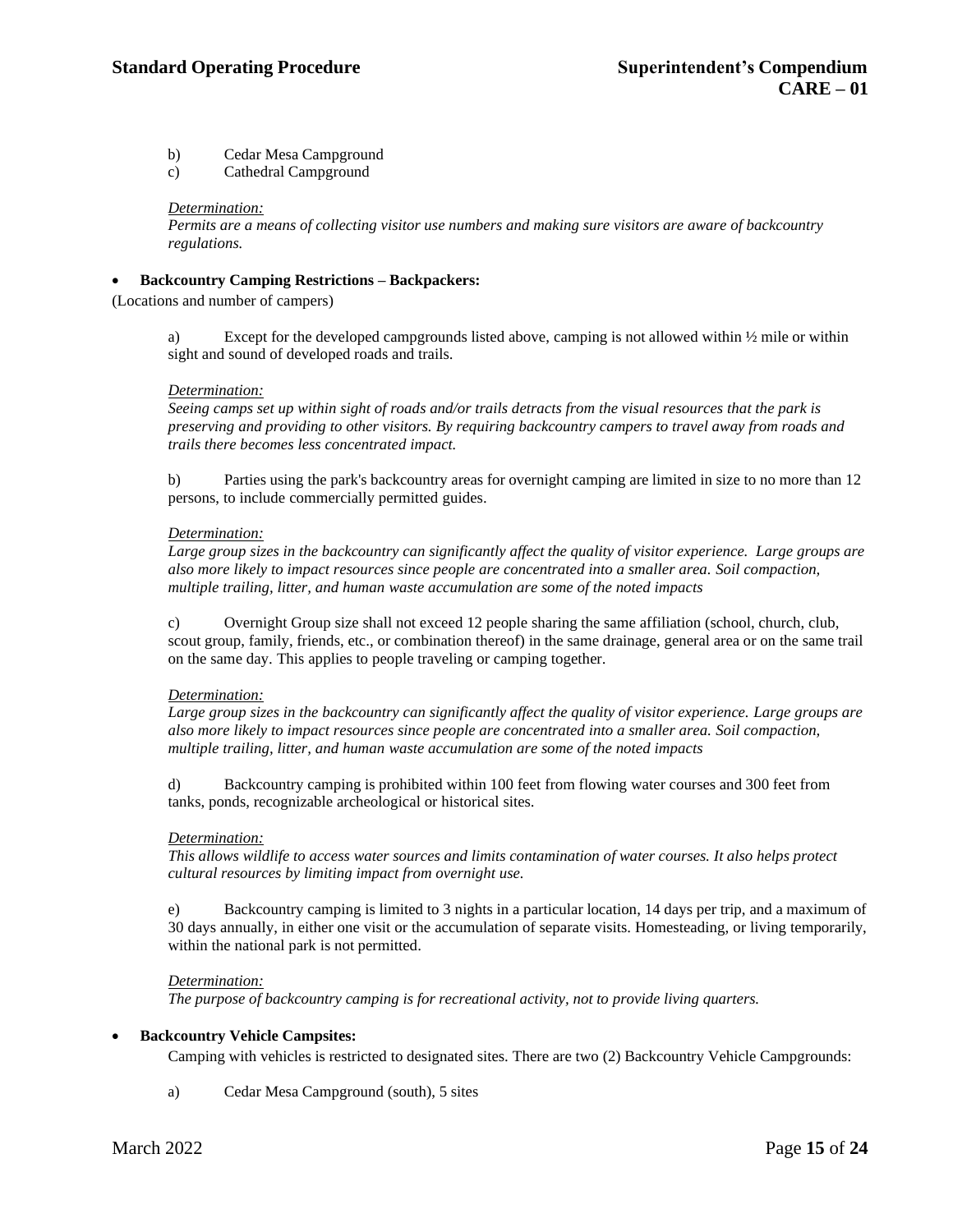b) Cathedral Valley Campground (north), 6 sites

## • **Cedar Mesa/Cathedral Valley Campground Restrictions:**

- a) Maximum capacity for camping is 8 people and 2 vehicles per campsite.
- b) Generator operation is not permitted.
- c) No collecting wood in the park. Fires in fire rings and/or stand up grill only.

#### *Determination:*

*There is not sufficient firewood to allow collection of wood in the park. These campgrounds are in remote areas where large groups and unnecessary noise is not appropriate.*

## • **Frontcountry Vehicle Campsites:**

Camping with vehicles is permitted only designated sites in the Fruita campground. This campground is designated by appropriate signage and by NPS brochures and maps available to the public at the visitor center.

## • **Fruita Campground Restrictions:**

a) Campsite occupancy is limited to no more than 8 people.

b) Campsite parking is limited to the number of vehicles (including trailers) that can fit within the designated parking space without extending into the roadway. The walk-in tent sites in B Loop are the exception, and are limited to the number of vehicles that can park single file in front of the marker on the rail fence corresponding to the site number without extending into the roadway.

c) Campsite registration and fee payment must be completed within 30 minutes of occupying a campsite. (See SECTION 2.23(a) – RECREATION FEES)

d) Occupants of the site must be present at the time of registration.

e) No person may register for a campsite with the intent of saving the site for someone else regardless of the number of persons in their group.

f) Campsite occupancy is not recognized unless the required camping fee has been paid, and the registration properly posted.

g) When a campsite that has been registered for and no sign of occupancy has been observed for 24 hours, the site will be designated as open for occupancy.

h) It is prohibited for visitors to go through the campground soliciting registered campers to share their campsite and vice versa.

i) Check-out time at the Fruita Campground is 11 a.m.

- j) Generator operation is permitted between the following hours:
	- o Mtn Standard Time (winter): 8 a.m. to 10 a.m. and 5 p.m. to 7 p.m.
	- o Mtn Daylight Savings Time (summer): 8 a.m. to 10 a.m. and 6 p.m. to 8 p.m.

## *Determination:*

*Generators are allowed for the convenience of visitors but are only allowed certain hours to limit the noise disturbance to other visitors.*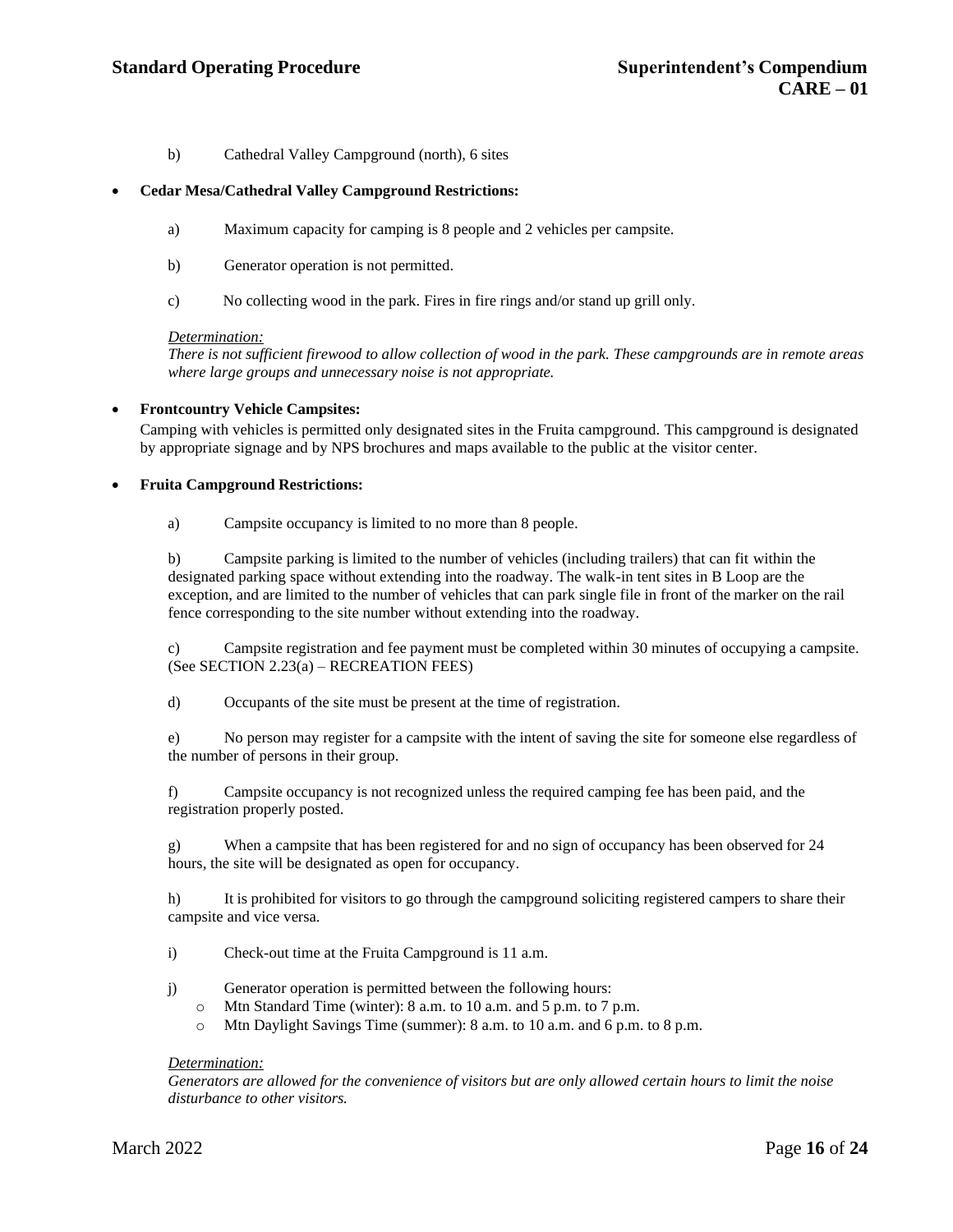- k) Campers may use hammocks and clotheslines in the Fruita Campground only:
	- o Within their own campsite
	- o During daylight hours
	- o In such a way that no resource damage occurs to vegetation.

*Hammocks interfere with wildlife movement and can damage trees if left up for long periods.*

- l) Slacklines are permitted in the Fruita Campground and Picnic Area only, with the following restrictions:
	- o During daylight hours only
	- o Attended at all times (taken down if not attended)
	- o In such a way that no resource damage occurs to vegetation.

## *Determination:*

*Slacklines interfere with wildlife movement and can damage trees if left up for long periods.*

## • **Duration of Stay \*:**

In designated campgrounds (Fruita, Cedar Mesa & Cathedral Valley):

- a) Between March 1 and November 30: 14 days total
- b) Between December 1 and February 28: 30 days total
	- \* In either one visit or the accumulation of separate visits.

## *Determination:*

*The Fruita, Cedar Mesa, and Cathedral Campgrounds can be very popular. In order to provide camping opportunities to more visitors, the Superintendent has determined that a length of stay limit is appropriate.*

## • **Group Campsite:**

The following conditions apply to the Fruita Campground Group Campsite:

- a) Use of Group Campsite is by reservation only
- b) Open from April 1 through October 31.
- c) Tuesdays and Wednesdays it will be closed for grounds keeping purposes.
- d) Maximum capacity is 40 people and 10 vehicles and/or trailers combined.
- e) Maximum length of stay is 5 days, and 4 nights, annually.

#### *Determination:*

*The plumbing to the site cannot be winterized and is susceptible to freezing. Keeping green grass in the campground has been the preferred practice in the Fruita Historic District, and having the group site closed two days a week allows for better preservation of the lawn.*

## • **Food Storage:**

In all designated campgrounds, food items must be stored in a vehicle or in an animal proof hard-sided container at all times unless being prepared or consumed.

#### *Determination:*

*This is to prevent wildlife from gaining access and becoming habituated to human food.*

## • **Hunting Camps:**

Use of any park land as a camp for hunting and/or trapping parties is prohibited.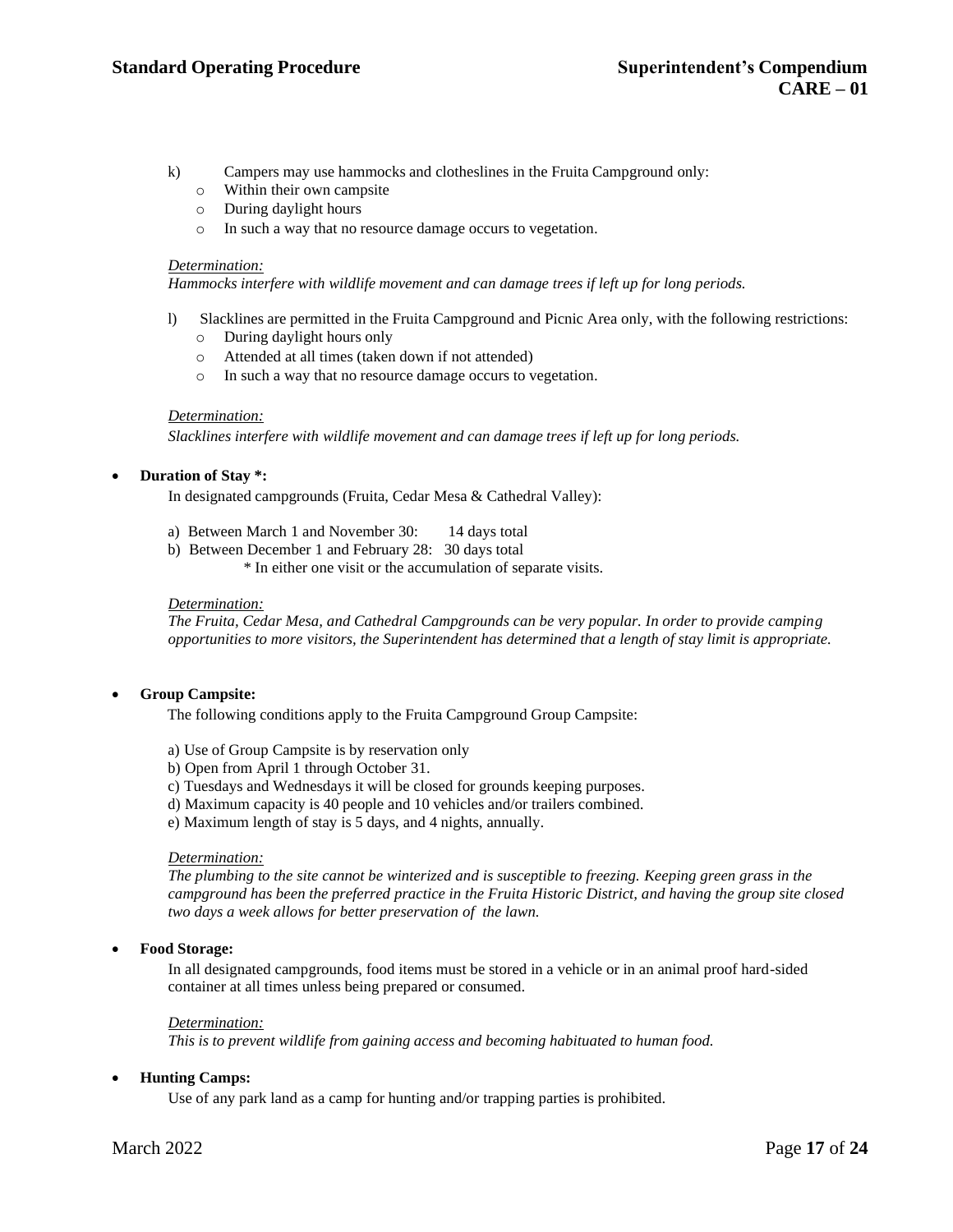*Due to the abundance of hunting opportunities near the park there is an increased likelihood of hunters wanting to camp in the park. Since hunting activities are not consistent with the enabling legislation of the national park, the superintendent has determined that allowing hunters to camp in the park may cause visitors to believe that the NPS allows hunting in the park.*

## **36 CFR 2.13(a)(1) – FIRES**

- Open fires are permitted only in designated vehicle campsites and picnic areas. At these locations, fires shall be contained within designated grills/rings or in portable fire pans capable of containing all fire ash and residue. Portable fire pans are specifically constructed to elevate the burn pan above the surface on which it sits for the purpose of not impacting the vegetation below it or damaging resources in or around the immediate area.
- Open fires are prohibited at the Equestrian Staging Area at The Post unless contained within a portable fire pan or grill for permit holders. Ashes must be removed out of the park.
- Open fires are permitted in park housing by residents in fire pans only.

## *Determination:*

*There is not sufficient wood available in the park to allow campfires outside of developed areas. Also, the construction of fire rings creates an eye sore and damages park resources.*

## **36 CFR 2.14(b) – SANITATION AND REFUSE**

Where toilet facilities are not available, all solid human waste must be either packed out to an appropriate disposal location or buried at least 6 inches deep, away from wash bottoms, at least 300 feet from standing water, at least 100 feet from flowing water, tanks or ponds and in an area not frequented by the public. Only feces should be buried; toilet paper and other materials must be packed out, not buried or burned.

## *Determination:*

*This is a standard leave no trace principle to promote sanitation in the backcountry.*

## **36 CFR 2.15 – PETS**

- **Pets on leashes no longer than 6 feet in length, or otherwise under physical restraint, are permitted:**
	- a) Within 50 feet of the center line of roads open to public vehicle travel.
	- b) Parking areas open to public vehicle travel.
	- c) In unfenced and/or unlocked orchards.
	- d) In the Chestnut and Doc Inglesby picnic areas
	- e) On the trail between the visitor center and the Fruita Campground.
	- f) On the Fremont River Trail between the campground and the southwest end of Hattie's Field.

## *Determination:*

*Pets pose a threat to wildlife and other visitors if they are unrestrained. The superintendent has determined that leashed pets are appropriate in the above listed areas to allow visitors and staff with pets to access certain trails for exercise.*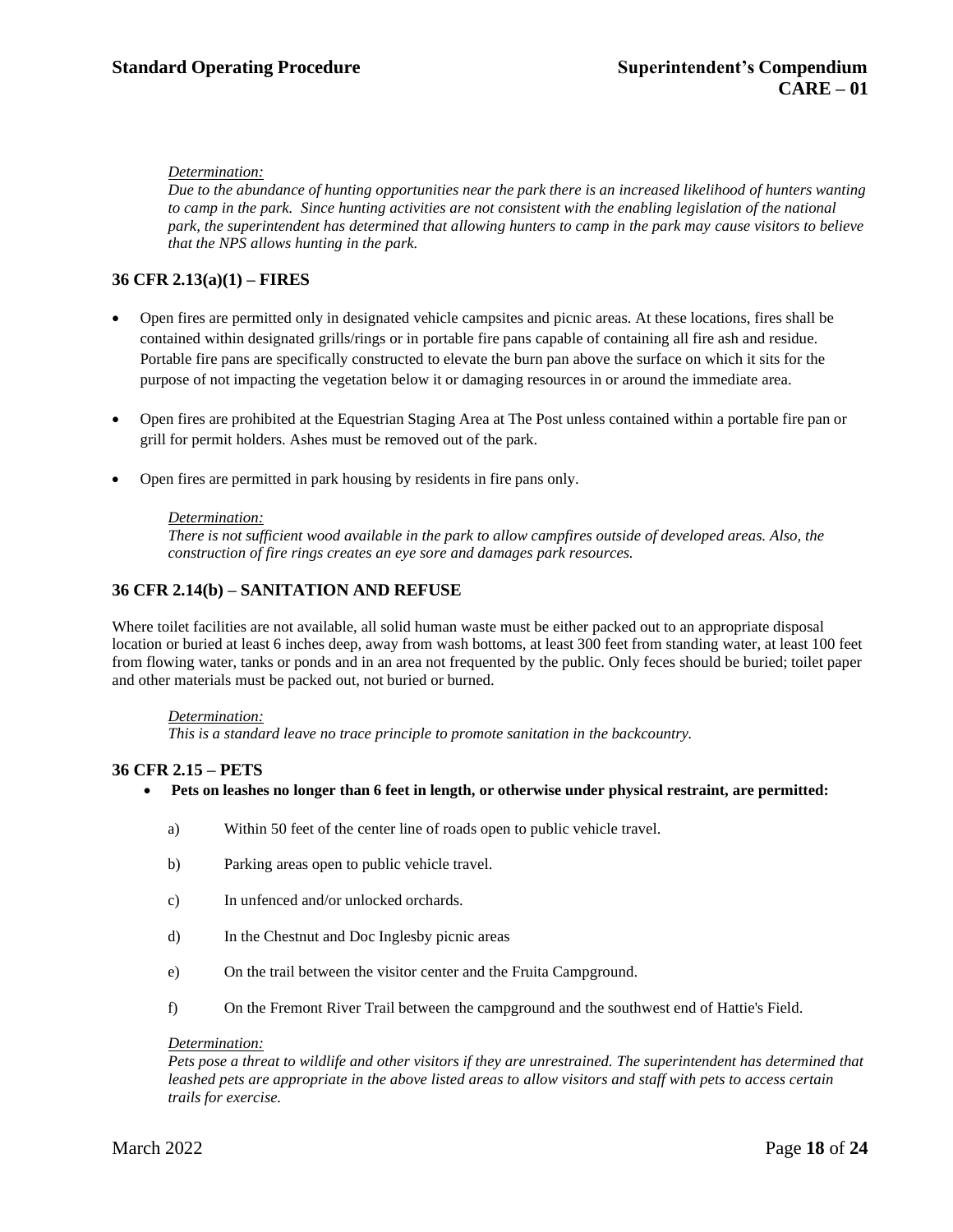• **Pets are prohibited on all other trails, administrative roads and undeveloped areas of the park.**

#### *Determination:*

*Permitting pets outside of developed areas could lead to the increase in predator scent within the park. This could detract from visitor experience by deterring wildlife people would like to see. Pets also transmit disease to wildlife, impact wildlife behavior and may injure or kill wildlife.*

## • **Working Livestock Dogs:**

May be used to control livestock when accompanied by ranchers with legally authorized grazing or trailing permits. Leashes are not required for these dogs.

#### *Determination:*

*These dogs are allowed in support of ranchers holding grazing or trailing permits. The dogs are needed to control the livestock and cannot do that work if restrained by a leash.*

## **36 CFR 2.16(g) – HORSES AND PACK ANIMALS**

#### • **Animals designated as pack animals shall be limited to:**

- a) Horses
- b) Burros
- c) Mules

## • **Horse and Pack Animal Use:**

Horses and pack animals are not allowed in the following areas:

- a) Trails starting on Utah State Route 24 or the Scenic Drive
- b) Capitol Gorge and Golden Throne trail
- c) Grand Wash
- d) Upper and Lower Spring Canyon
- e) Halls Creek Narrows
- f) Halls Overlook trail

#### *Determination:*

*The superintendent has designated the above areas to be inappropriate for horse use. These areas would present* conflicts with hikers or are otherwise inappropriate for stock use. Park staff may be granted access to areas closed *to public stock use on a case by case basis as needed for government duties.*

#### • **Horse and pack animal use restrictions:**

a) May not be kept overnight in any established roadside pullout, campground, picnic area or orchard, with the exception of the Equestrian Staging Area at the Post Corral.

b) Use in any part of the park may be prohibited when, at the discretion of the Superintendent, such action is necessary to protect park resources or visitors.

c) A Backcountry Use Permit [36 CFR 1.6(f)], available at the visitor center, is required for each party with horses or pack animals staying overnight in the park.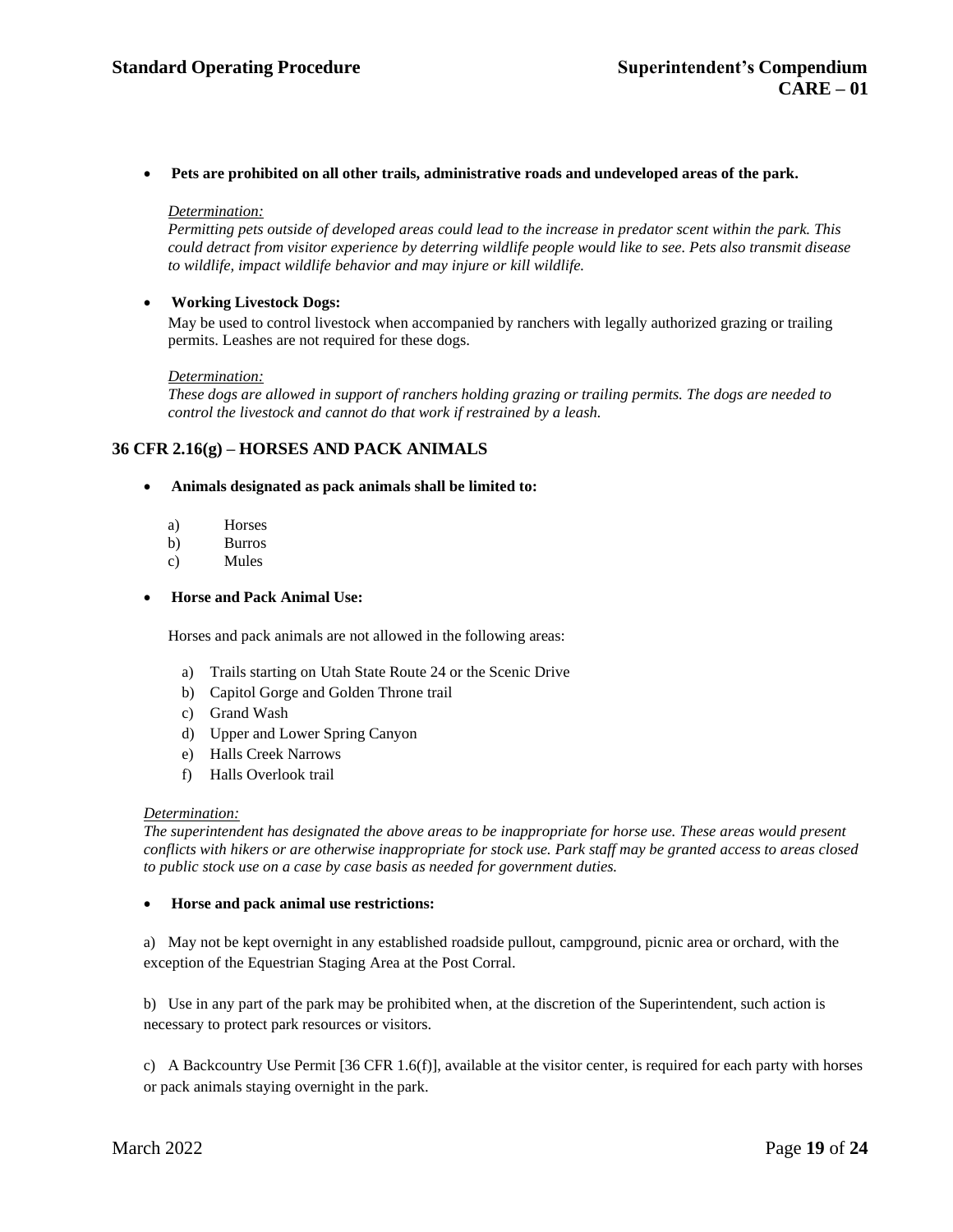d) Day use and backcountry use parties with horses or pack animals must camp and picket their animals at least 300 feet from tanks, ponds, any archeological or historical site, and backcountry trail junctions, and at least 100 feet from any water course (wet or dry).

e) Camping with horses or pack animals (other than in the Equestrian Staging Area) is prohibited within 1/2 mile of established roads or trailheads. Camping is also prohibited within sight of established roads or trails, or within sight and sound of other camping parties.

f) Parties camping with horses or pack animals, (other than the Post Equestrian Staging Area) must camp in a new location each night.

g) Horse and pack animal manure must be scattered upon vacating a campsite. Manure must be removed immediately if dropped in or near any spring or non-flowing water source.

h) All feed must be carried in and supplied by horse and pack animal users. All feed must be certified weed-free during trip duration and for 2 full days prior to visit to limit exotic and/or invasive weed introduction and spreading.

i) When being used in the park's backcountry, group size is limited to no more than 12 people and no more than a total of 12 head of horses or pack animals.

k) Loose herding of horses and pack animals is prohibited.

l) Riders will slow their mounts to a walk when passing hikers.

m) Horses and pack animals must be picketed in locations where there will be minimum vegetation damage.

## *Determination:*

*These regulations protect fragile desert resources which are easily damaged by stock use. The superintendent has determined that stock use is appropriate under these conditions which help protect park resources.*

## • **Equestrian Staging Area (Post Corral) Restrictions**

a) Permitted only for non-commercial horse users.

b) Requires advanced reservation up to one year in advance by phone or in person, and requires the party to obtain a backcountry permit in person from the visitor center, prior to use.

c) All vehicles, camping units, and trailers associated with groups camping at the site must be parked within the large (west) side of the corral, and horses must be contained within the corral area.

d) Camp use is limited to one group of 12 riders and 12 horses. Up to two camp tenders may also accompany the group, and may remain in camp as needed.

e) Generator operation is prohibited.

g) Day use riders can use this area for staging day trips. Vehicles and trailers must be parked in the area marked by signs that are located adjacent to the corral, and not at the trailhead.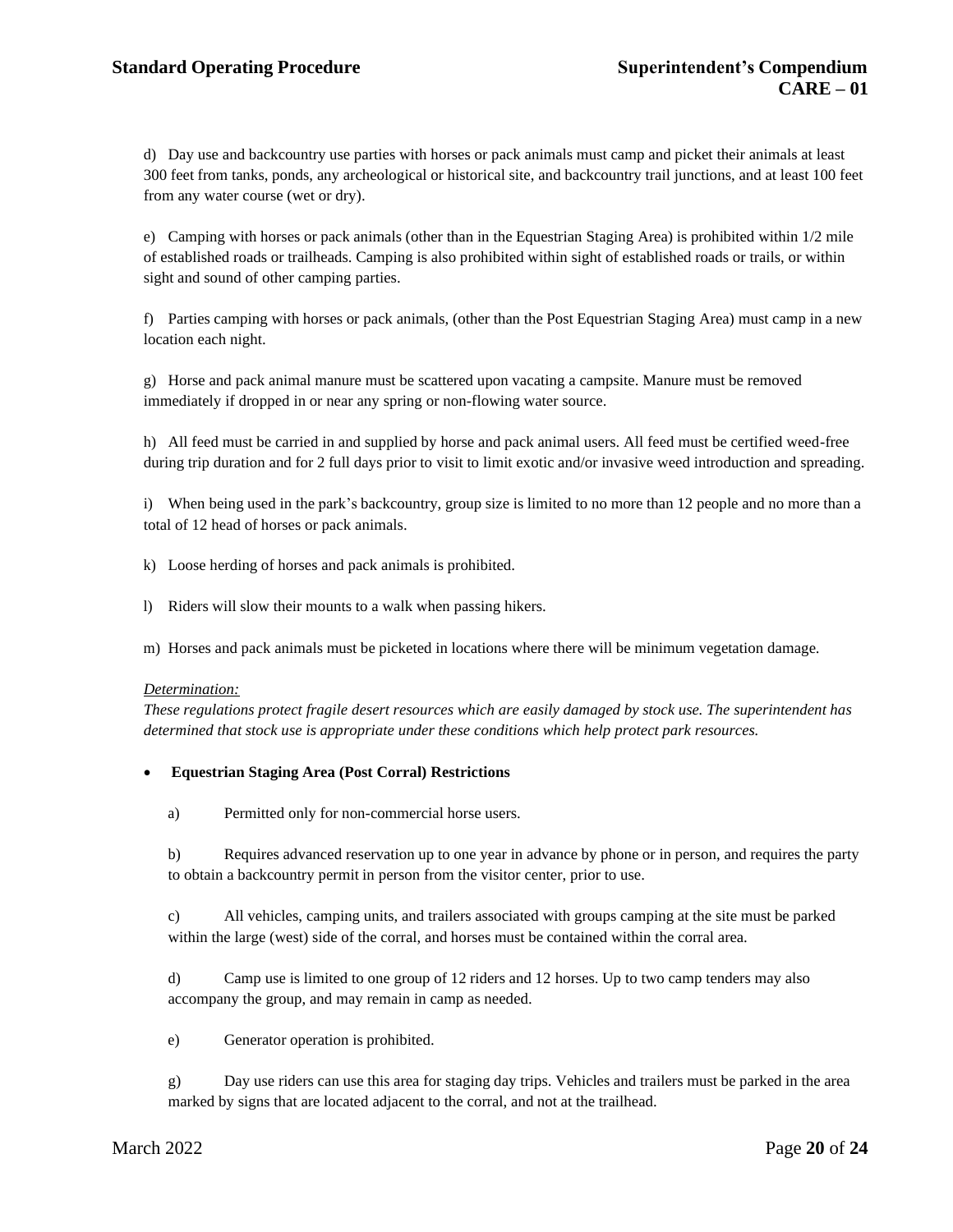*These regulations are standard leave no trace practices in place to minimize resource damage and preserve the remote nature of the Post Corral area.*

## **36 CFR 2.20 – SKATING, SKATEBOARDS AND SIMILAR DEVICES**

The use of roller skates, roller blades, skateboards, kick scooters, roller skis or similar devices is prohibited except in the Fruita campground, and in the residential area on streets and driveways by residents.

## *Determination:*

The superintendent has determined that these devices are a safety hazard on roadways except those with very little *traffic where they can be accommodated.*

## *36 C FR* **2.21(a) – TOBACCO SMOKING and ELECTRONIC NICOTINE DELIVERY SYSTEMS (ENDS) Smoking and ENDS are prohibited:**

- a) In all public use and administrative buildings and facilities.
- b) Within 25 feet of any door, window or air intake of any building identified above.
- c) In all government vehicles (Department of the Interior policy).
- d) May be prohibited in any area of the park during times of high fire danger.

#### *Determination*:

*Smoking and ENDS present a health and safety hazard in the above situations.*

## **36 CFR 2.22(a)(2) – PROPERTY**

#### • **Parking:**

Vehicles may be parked overnight in parking areas only for backcountry permit holders and only for the period of time specified on their approved backcountry camping permit. Overnight vehicle parking is allowed only for holders of backcountry permits and for users in established campgrounds.

#### • **Overflow Parking (Fruita Campground):**

Registered campers may park vehicles or trailers that do not fit within the required space at their individual site in the amphitheater parking area. Campers may not camp in, or occupy, these vehicles or trailers.

*Determination*: *Due to the increasing vehicle numbers with increased visitation, these restrictions allow for orderly parking in situations where extra cars are in the park and cannot be accommodated in the campground or other lots.*

## **36 CFR 2.23(a) – RECREATION FEES**

## **1. Scenic Drive:**

Travel south of the Fee Station on Scenic Drive requires payment of the appropriate park entrance fee.

## **2. Fruita Campground:**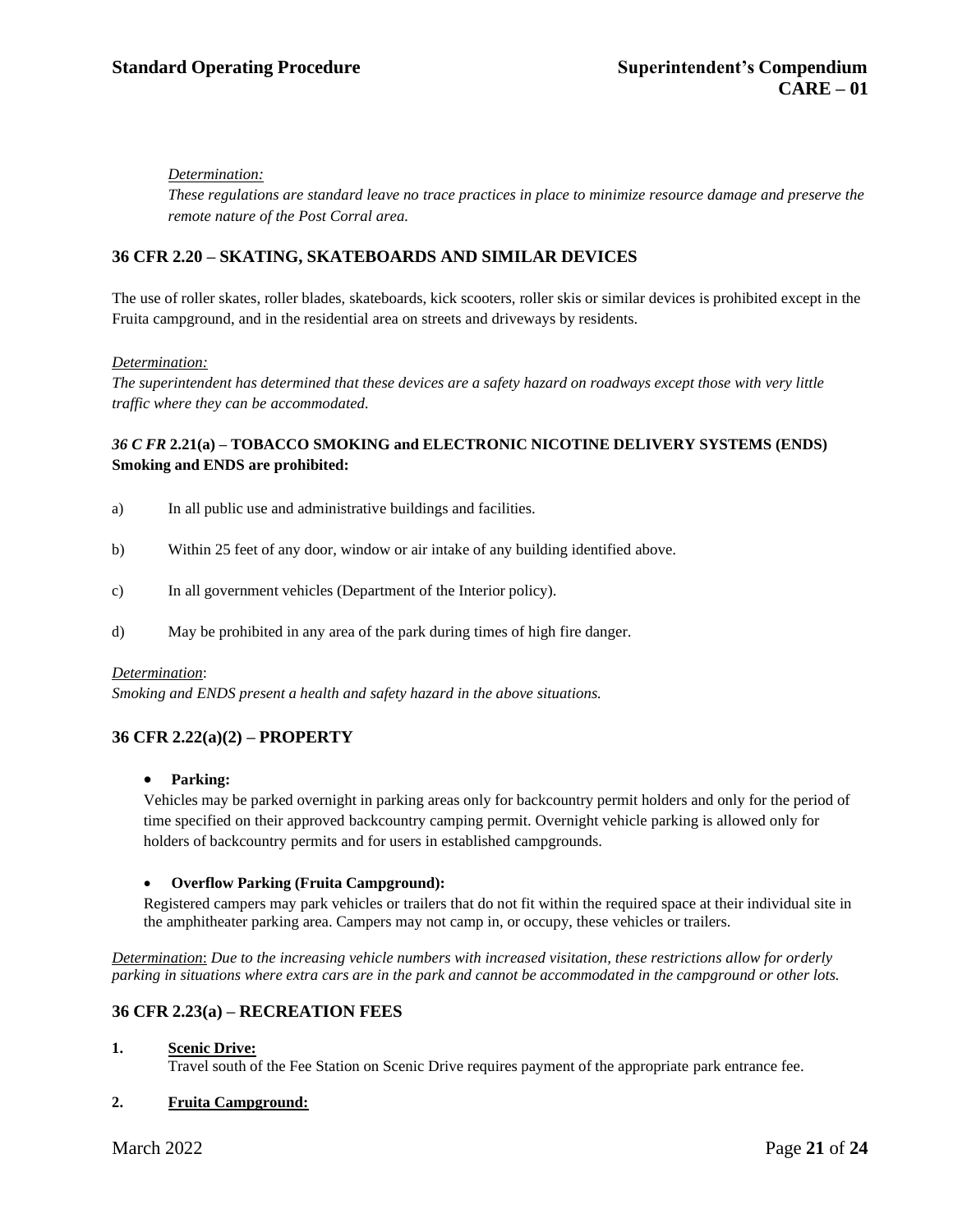Reservations throug[h www.recreation.gov](http://www.recreation.gov/) are required for overnight stays March 1-October 31.

Campsite permits are required November 1-February 28/29. The permit application requirement will be deemed as having been completed upon:

- a) Completing the fee collection envelope and receipt (stub).
- b) Inserting the required payment into the envelope.
- c) Posting permit receipt (stub) on the corresponding number post of the campsite being registering for.
- d) Depositing the envelope in the security container at the registration station or the visitor center within 30 minutes of occupying the campsite.

#### *Determination:*

*Entrance and camping fees help with the operation and maintenance of the park.*

## **36 CFR 2.35(a)(3)(i) – ALCOHOLIC BEVERAGES AND CONTROLLED SUBSTANCES**

**Restrictions:** All public use buildings are closed to the possession or consumption of alcoholic beverages except during officially sanctioned activities when the building is closed to the general public.

#### *Determination:*

*The superintendent has determined that having alcoholic beverages in park buildings except during special approved events is not in the interest of the NPS mission.*

## **36 CFR 2.51(c)(2) – DEMONSTRATIONS, PUBLIC ASSEMBLIES, MEETINGS and 36 CFR 2.52(e) – SALE OR DISTRIBUTION OF PRINTED MATERIALS**

#### **Requirements:**

Activities pursuant to this section are allowed as follows:

#### **1. For groups of 25 persons or less:**

Groups of 25 persons or less may request a permit exemption as long as the pre-designated location is used:

a) 144 square foot (12'x12') section of unvegetated ground across the parking lot from the Visitor Center (see attached map).

#### **2. For groups over 25 persons:**

A permit is required. Location will be determined through the application process.

## **3. Printed Materials:**

The sale or distribution of printed matter by more than 25 persons is allowed within park areas designated as available under  $\S 2.51(c)(2)$  (see above) when the superintendent has issued a permit.

#### *Determination:*

*Public assemblies are allowed under the 1 st amendment of the US Constitution. Providing a designated area for these activities gives their participants the ability to gather without interfering with other park activities and uses. While conducting these gatherings, printed matter can be distributed within the areas designated by the superintendent.*

## **36 CFR 4.11 (a) – SIZE LIMITS**

Vehicles and/or trailers are limited to no more than 27 feet total length on the: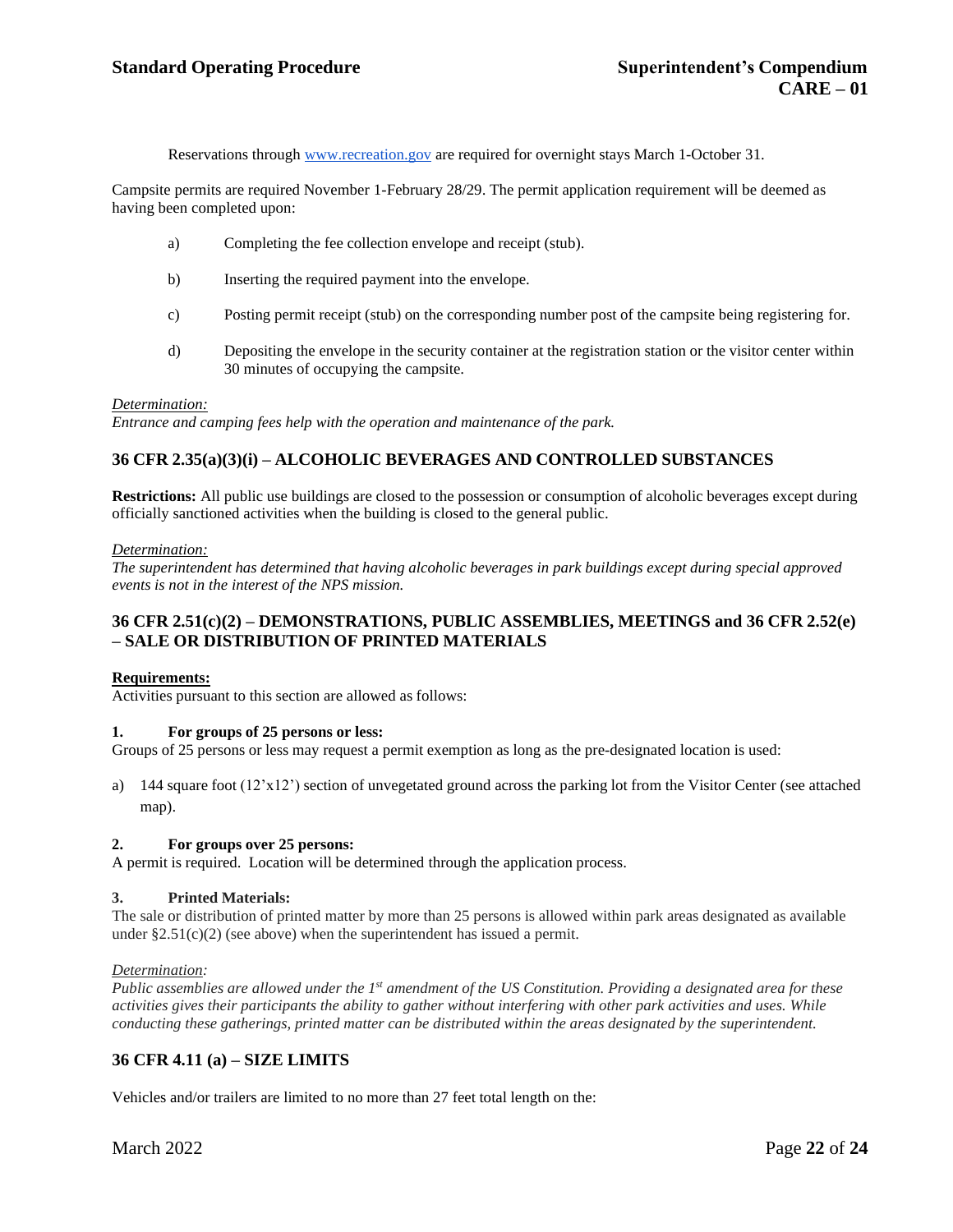- a) Goosenecks Road
- b) Grand Wash Road
- c) Capitol Gorge Road
- d) Pleasant Creek/South Draw Road

These roads are very narrow and have little space to turn around. Longer vehicles would be stuck at the end of these *roads with no space to return.*

## **Q. SECTION 4.21(b) – SPEED LIMITS**

The following speed limits are established:

Fruita Campground: 5 mph

Park Residence Area: 10 mph

Scenic Drive (except as noted below), Notom Road and Burr Trail: 25 mph

Scenic Drive between the Merin Smith Implement Shed and the Fee Station: 15 mph

Capitol Gorge/Grand Wash/ Pleasant Creek/South Draw/ Goosenecks Roads: 15 mph

Cathedral Valley/Hartnet Road: 25 mph

#### *Determination:*

*Park roads are narrow and winding in places. They also are unpaved outside the developed area. These limits are in place for the safety of visitors and wildlife.*

## **36 CFR 4.30(a) – BICYCLES and E-BIKES**

#### **Restrictions:**

Traditional bicycles are prohibited on all park trails except the trail between the Visitor Center and the campground, and the Fremont River Trail between the campground and the southwest end of Hattie's Field. A fence with a "no bikes" and "no dogs" sign marks the location where bicycles may not continue.

Class 1, 2, and 3 e-bikes are only permitted on paved/unpaved roads and/or parking lots that are open to public vehicular traffic. E-bikes are prohibited from all administrative use roads and all trails within the park. The term "e-bike" means a two- or three-wheeled cycle with fully operable pedals and an electric motor of less than 750 watts (1 h.p.).

## *Determination:*

*Because e-bikes can travel faster than traditional bicycles, they are restricted to areas where motor vehicles can go and are not allowed on the Fremont River trail or the trail between the Visitor Center and the campground. Except where use of motor vehicles by the public is allowed, using the electric motor to move an e-bike without pedaling is prohibited because the faster moving bikes are treated as motor vehicles in this situation. A person operating an e-bike is subject to the following sections of 36 CFR part 4 that apply to the use of traditional bicycles: sections 4.12, 4.13, 4.20, 4.21, 4.22, 4.23, and 4.30(h)(2)-(5). Except as specified in this Compendium, the use of an e-bike within Capitol Reef National Park is governed by State law, which is adopted and made a part of this Compendium. Any violation of State law adopted by this paragraph is prohibited.*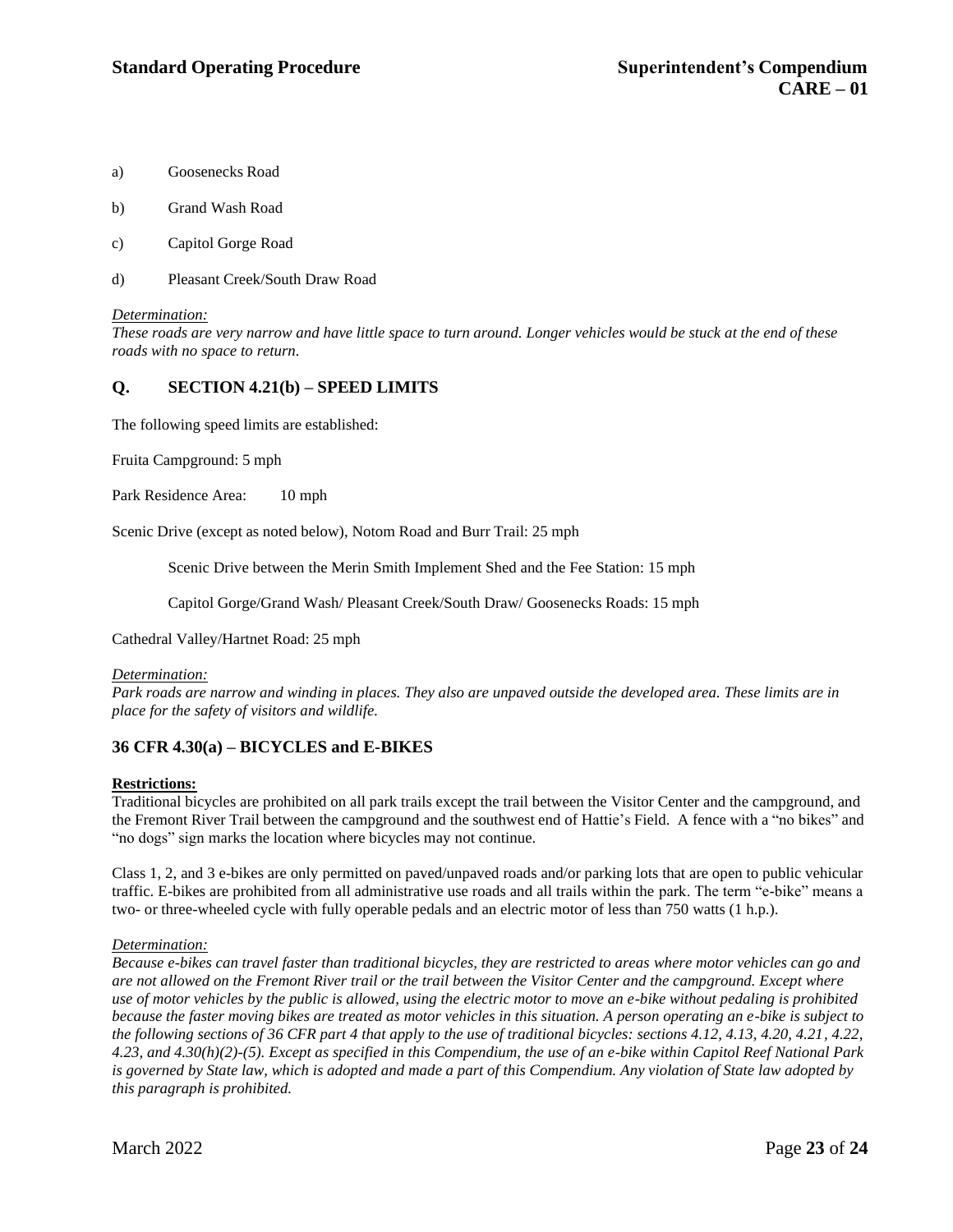## **36 CFR 5.3 – BUSINESS OPERATIONS**

1. A commercial use authorization (CUA) or the commercial road-based tour fee is required of all commercial groups/tours while conducting business in the park.

Location Exceptions:

a) Utah State Route 24 corridor, (which includes all turnouts, parking areas, the petroglyph panel and the Fruita schoolhouse)

- b) The visitor center
- c) Scenic Drive to the fee station including the picnic areas and Gifford House

2. If commercial groups utilize any area of the park except the above listed areas, they are subject to this requirement.

## *Determination:*

*Commercial groups are allowed to operate within the park provided they obtain a CUA and meet all the terms and* conditions listed in the CUA. Bus groups which provide only interpretive services while on the bus have been determined *to have limited impact on the park and are not required to obtain a CUA.*